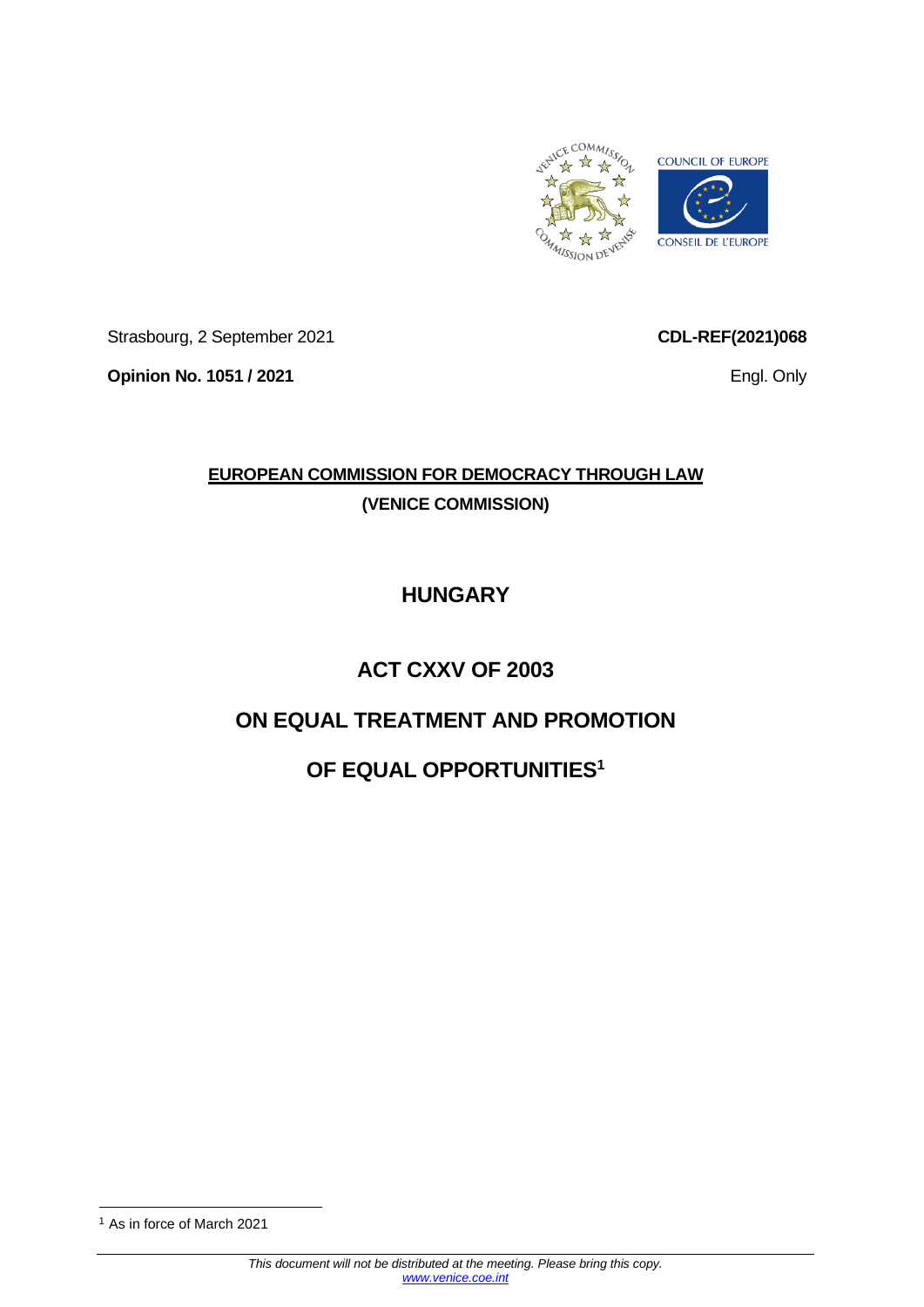The National Assembly, recognising the right of every individual to live as a person of equal dignity,resolved to provide efficient protection for the rights of victims of discrimination, declaring that the promotion of equal opportunities and social inclusion is, primarily, the responsibility of the state, having regard to Articles II and XV of the Fundamental Law, the international obligationsof the Republic, and the Community *acquis*, adopts the following Act:

### Chapter I

## *GENERAL PROVISIONS*

**Section 1** According to the principle of equal treatment, the same respect and circumspection shall be exercised and individual aspects shall be taken into account to the same extent regarding natural persons, groups of natural persons, legal persons, and organisations without legal personality, staying within the territory of Hungary, pursuant to the provisions of this Act.

**Section 2** The provisions laid down in separate laws with regard to the principle of equal treatment shall be applied in compliance with the provisions of this Act.

#### *Definitions*

## **Section 3** (1) For the purposes of this Act,

*a) occupational relationship* means employment relationship, public service relationship, government service relationship, public employment relationship, tax and customs authority service relationship, law enforcement administrative service relationship, defence employment relationship, court service relationship, service relationship of judicial employees, prosecution service relationship, professional and contractual service relationship, foster parent occupational relationship, or a relationship established between a temporary- work agency and a temporary agency worker based on labour hire as defined in the Act on theLabour Code;

*b) other employment-related relationship* means an outworkers' relationship, a legal relationship established on the basis of a contract to produce a work or an agency contract aimed at the performance of work, a membership in a specialised group, and the work-related aspects of a membership in a cooperative or of company and civil law association activities involving personal assistance,

*c) state aid* means the provision of funds, for free or with favourable terms, or other advantages from the budget of the subsectors of the general government in any form, so that itconstitutes expenditure or a loss of revenue on the side of the state, including the provision of a state guarantee, as well as funds, donations, and aids provided by the European Union, an international organisation, or another state, provided that they are disbursed through the central budget;

*d) public service* means a service provided under an obligation to contract aiming to satisfy the fundamental needs of the population, in particular the provision of electricity, natural gas, heat, water, waste water and waste treatment, sanitation, postal, and telecommunication services, and public passenger transport provided by scheduled vehicles;

*e) non-governmental and representative organisation* means a non-governmental organisation, as defined in the Act on the right of association, the public-benefit status and theoperation of and support to non-governmental organisations, the objectives of which, as statedin the articles of association or deed of foundation, include the promotion of equal opportunities in society for, and social inclusion of, disadvantaged groups defined by the precise description of a protected characteristic, or the protection of human and civil rights defined by the precise description of a protected characteristic; furthermore, a national minority self-government with regard to the national minority concerned, or a trade union in matters relating to financial, social, cultural, living and working conditions of employees;

*f) relative* means a spouse, a registered partner, a lineal relative, an adopted, step or foster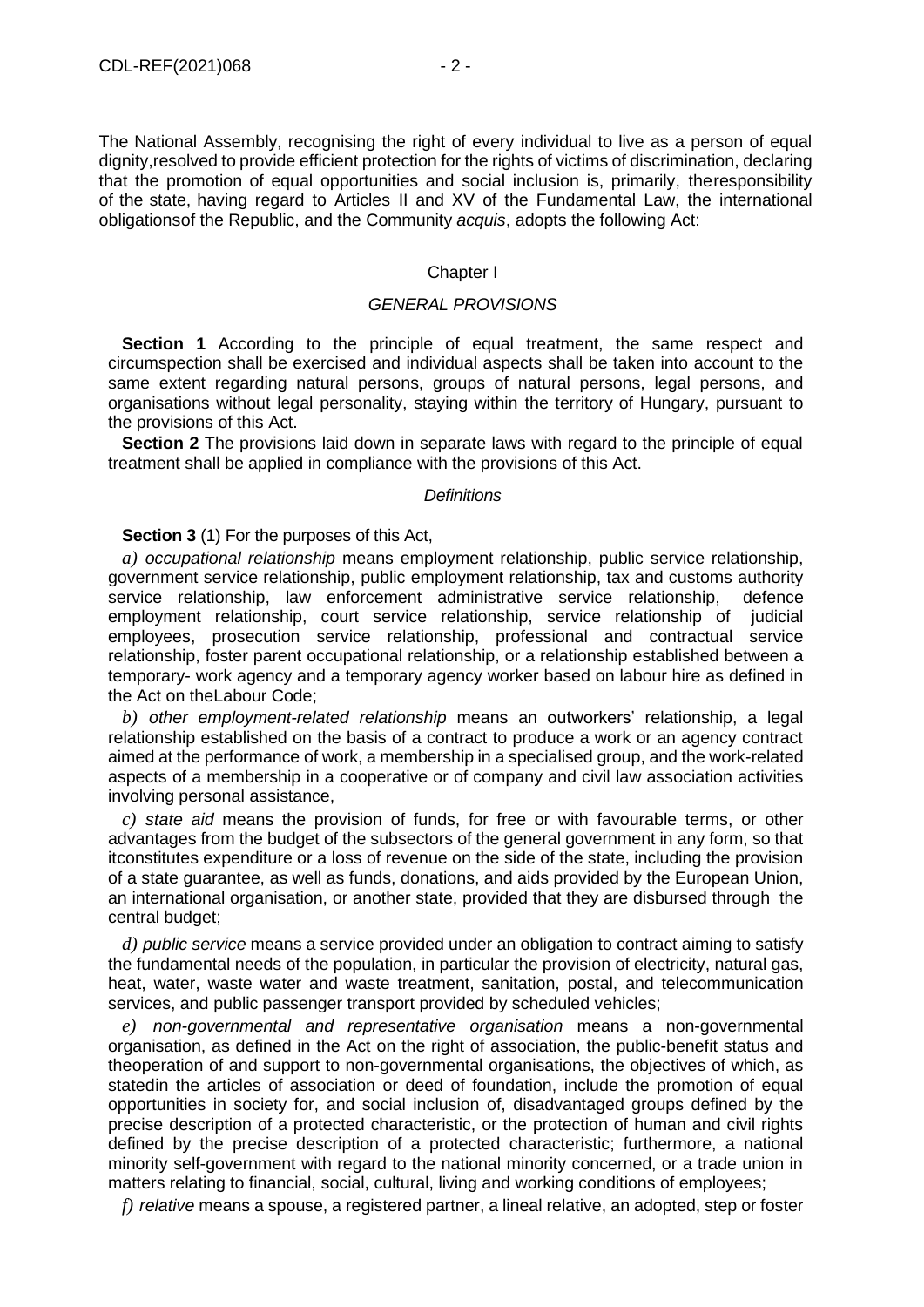child, an adoptive, step or foster parent, a sibling, a cohabitant, or the spouse or registered partner of a lineal relative, a lineal relative or sibling of a spouse or registered partner, or the spouse or registered partner of a sibling;

*g) applicant* means a natural or legal person, or an organisation without legal personality, who or which applied for the establishment of a violation of the principle of equal treatment, or who or which would have been eligible to do so and is considered to be a party to the proceeding,

*h) investigated person* means a natural or legal person, or an organisation without legal personality, against whom or which a proceeding is conducted to establish a violation of a provision enforcing the principle of equal treatment,

*i) infringer* means a natural or legal person, or an organisation without legal personality, with regard to whom or which a violation is established by the Authority as a result of a proceeding conducted to establish a violation of a provision enforcing the principle of equal treatment.

(2) For the purposes of this Act, employer means also the user undertaking in labour hire.

#### *Scope of the Act*

**Section 4** The principle of equal treatment shall be observed by

*a)* the Hungarian State,

*b)* local and national minority self-governments and their organs,

*c)* organisations exercising official authority,

*d)* the Hungarian Defence Forces and law enforcement organs,

*e)* public foundations, statutory professional bodies, and employees' and employers' representative organisations,

*f)* organisations providing public services,

*g)* public upbringing institutions, vocational training institutions and institute of higher education (hereinafter jointly "educational institution"),

*h)* persons and institutions providing social and child protection care, and child welfare services,

*i)* museum institutions, libraries, and institutions of community culture,

*j)* voluntary mutual insurance funds, private pension funds,

*k)* healthcare service providers,

*l)* political parties, and

*m)* budgetary organs not covered by points *a)* to *l)*

in the course of establishing legal relationships, in their legal relationships, and in the course of their proceedings, and taking measures (hereinafter jointly "legal relationship").

**Section 5** In addition to the provisions laid down in section 4, the principle of equal treatment shall be observed, with regard to the given legal relationship, by

*a)* anyone who makes a contract offer to persons not identified in advance, or invites such persons to make an offer,

*b)* anyone who provides services or goods in his premises open for customers,

*c)* private entrepreneurs, legal persons, and organisations without legal personality receivingstate aid, with regard to their legal relationships established in the course of the use of the state aid, during the period between the use of the state aid and the date until which the use of the state aid may be reviewed by the competent organ pursuant to the applicable provisions, and

*d)* employers with regard to occupational relationships, and persons with instruction power with regard to other employment-related relationships, and both with regard to other directly related legal relationships.

**Section 6** (1) The scope of this Act shall not cover the following:

*a)* legal relationships under family law,

*b)* legal relationships between relatives,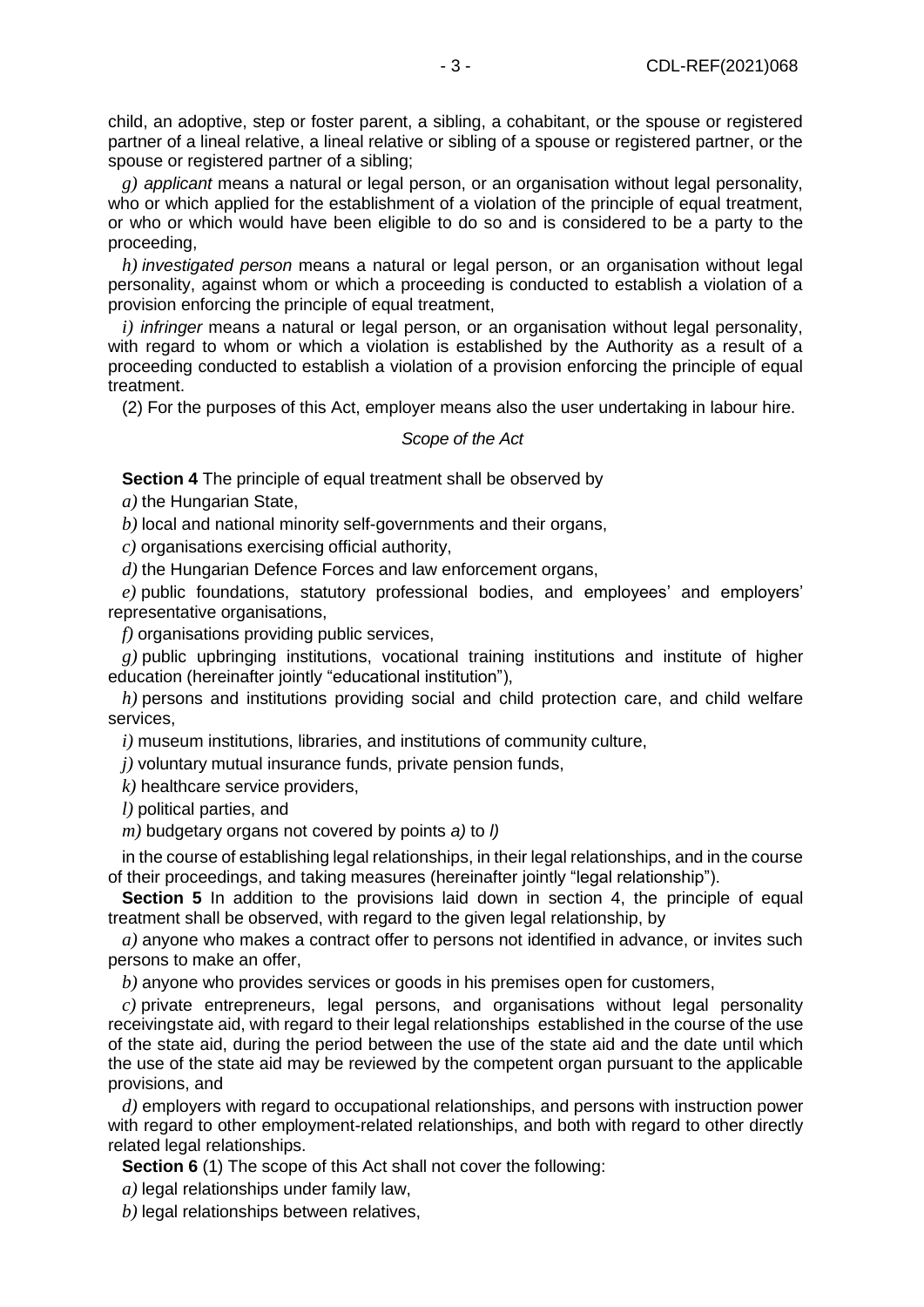*c)* legal relationships of religious communities directly related to their faith-based activities, and

*d)* in the application of section 4 of this Act and unless otherwise provided by law, membership-related legal relationships between members of associations, legal persons, and organisations without legal personality.

(2) Paragraph (1) *d)* shall not apply to

*a)* the establishment and termination of a membership, and the exercise of membership and participation rights concerning organisations mentioned in section 4 *e)*, with the exception of public foundations, and

*b)* the legal relationships of political parties, with the exception of the characteristic specified in section 8 *j)*.

**Section 7** (1) Direct discrimination, indirect discrimination, harassment, segregation, victimisation, and any instruction given to that effect shall constitute a violation of the principle of equal treatment as provided for, in particular, in Chapter III.

(2) Unless otherwise provided in this Act, a conduct, measure, criterion, omission, instruction, or practice (hereinafter jointly "provision") shall not constitute a violation of the principle of equal treatment if

*a)* it limits a fundamental right of the party suffering the disadvantage in an inevitable situation with the objective of enforcing another fundamental right, provided that the limitation is appropriate for achieving, and proportionate to, that objective,

*b)* in a situation not covered by point *a)*, it is justified by a reasonable ground that is directly related to the legal relationship concerned, as confirmed by objective assessment.

(3) Paragraph (2) shall not apply to direct discrimination and segregation based on a characteristic specified in section 8 *b)* to *e)*.

### *Discrimination*

**Section 8** A provision shall constitute direct discrimination if, as a result of it, a person or group is treated less favourably than another person or group in a comparable situation is, has been or would be treated on grounds of any of the following characteristics, whether actual or presumed:

*a)* sex,

*b)* race,

*c)* colour,

*d)* nationality,

*e)* membership of a national minority,

*f)* language,

*g)* disability,

*h)* state of health,

*i)* religion or belief,

*j)* political or other opinion,

*k)* family status,

*l)* motherhood (pregnancy) or fatherhood,

*m)* sexual orientation,

*n)* gender identity,

 $o)$  age,

*p)* social origin,

*q)* property,

*r)* part-time or fixed-term nature of the occupational relationship or other employmentrelated relationship,

*s)* membership in a representative organisation,

*t)* any other status, characteristic, or attribute (hereinafter jointly "characteristic").

**Section 9** A provision that does not constitute direct discrimination and apparently complies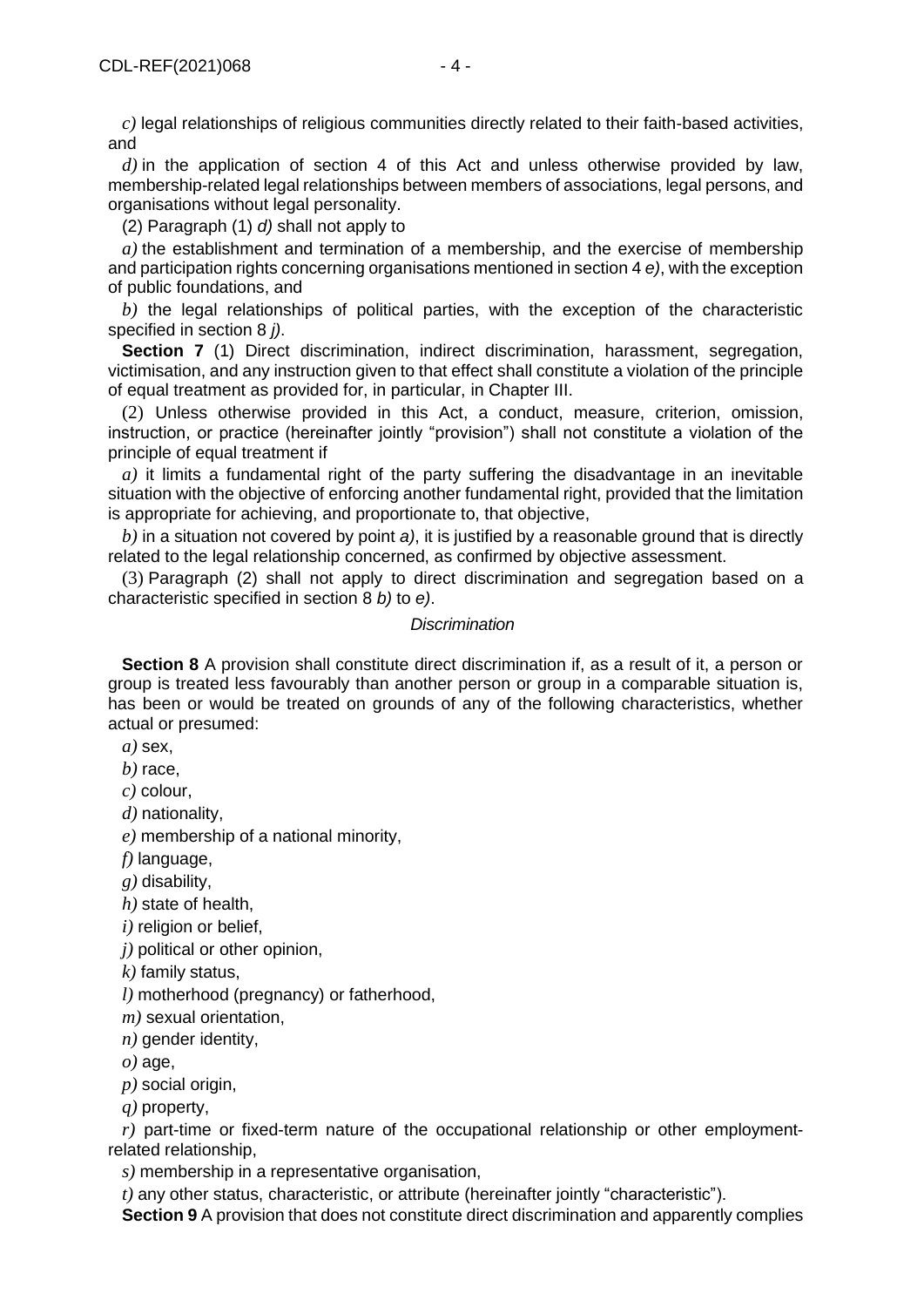with the principle of equal treatment shall constitute indirect discrimination if it puts, to a considerably higher extent, certain persons or groups bearing a characteristic specified in section 8 in a position more disadvantageous than that in which another person or group in a comparable situation is, has been, or would be.

## *Harassment, segregation, victimisation*

**Section 10** (1) A conduct of sexual or other nature that violates human dignity shall constitute harassment if it is related to a characteristic specified in section 8 of the person concerned and has the purpose or effect of creating an intimidating, hostile, degrading, humiliating or offensive environment for a person.

(2) A provision shall constitute segregation if it separates, without the explicit permission of an Act, certain persons or a group of certain persons from other persons or the group of persons in a comparable situation on the ground of a characteristic specified in section 8.

*(3)* A conduct shall constitute victimisation if it causes, is aimed at causing, or threatens to cause injury to a person in relation to that person's raising a complaint, launching a proceeding, or participating in such a proceeding because of the violation of the principle of equal treatment.

## *Positive action*

**Section 11** (1) A provision shall not constitute a violation of the principle of equal treatment if it is aimed at eliminating the inequality of opportunities, on the basis of objective assessment, concerning a specifically designated social group, provided that

*a)* it is based on an Act, a government decree issued on the basis of authorisation by an Act, or a collective agreement, and it is for a fixed term or until a specific condition is met, or

*b)* it is applied pursuant to the statutes of a political party in the course of electing the managing or representative body of the political party concerned, or in the course of naming candidates for elections pursuant to the Act on electoral procedure.

(2) A provision mentioned in paragraph (1) may not violate any fundamental right, grant any unconditional advantage, or exclude the assessment of individual aspects.

## Chapter II

## *PROCEEDINGS INSTITUTED FOR VIOLATION OF THE PRINCIPLE OF EQUAL TREATMENT*

**Section 12** Claims arising from violations of the principle of equal treatment may be enforced in proceedings defined in this Chapter and in separate laws, in particular in actions for the enforcement of personality rights, labour law actions, actions concerning public service relationships, and proceedings by the consumer protection authority, employment supervisory authority, and infraction authority.

## *Specific rules concerning the implementation of the principle of equal treatment*

Section 13 (1) The Commissioner for Fundamental Rights (hereinafter "the Authority") shall proceed in the cases specified in this Act in accordance with the administrative authority procedure.

(2) The Budapest-Capital Regional Court shall have territorial jurisdiction over administrative actions brought against the decisions taken by the Authority under this Act. Legal representation shall be mandatory in the court action.

## **Section 14 (1)***The Equal Treatment Authority (hereinafter referred to as the "Authority") shall* **The Authority**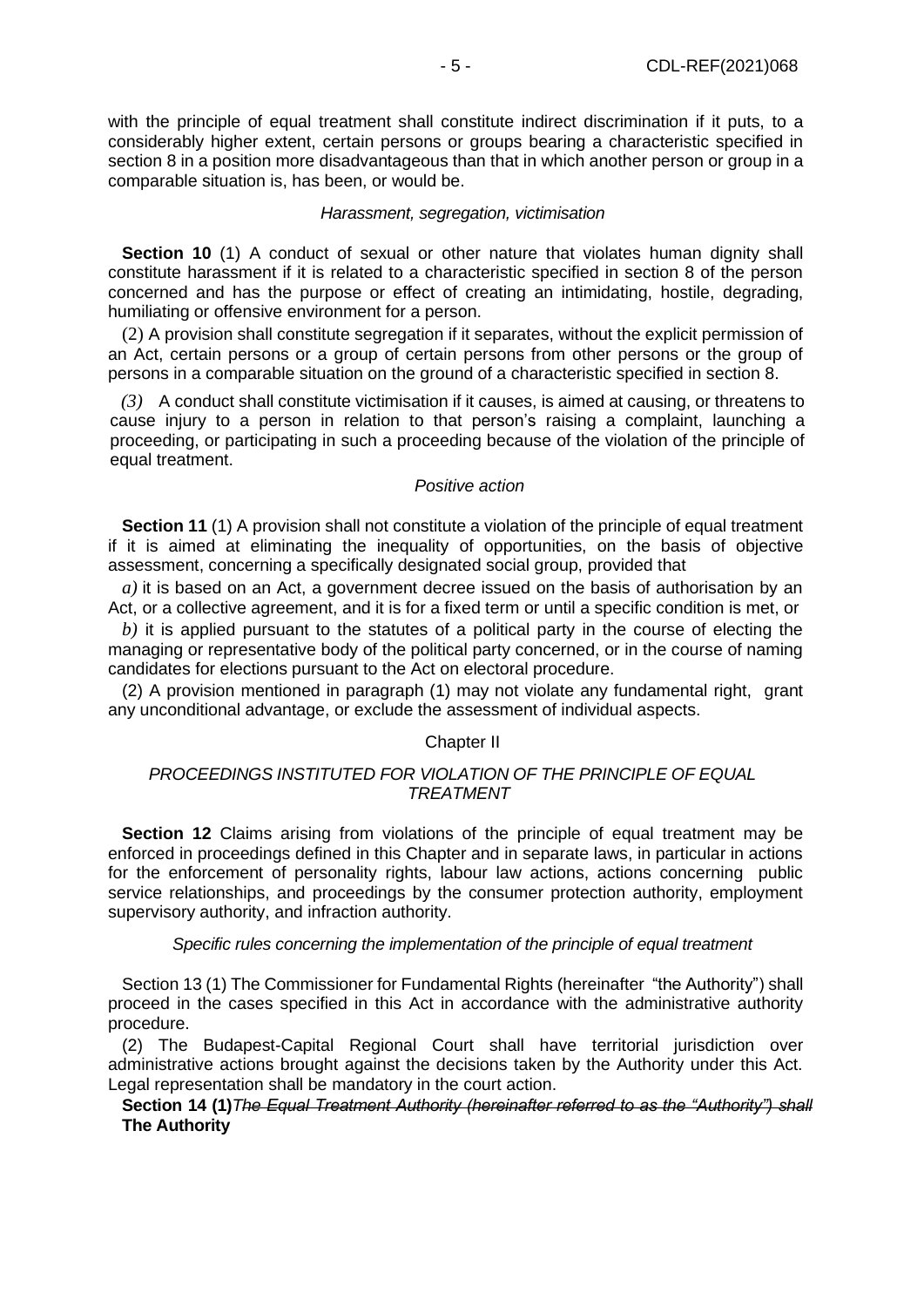*a)* **shall conduct an investigation, on the basis of an application or, in cases specified in this Act,** *ex officio***, to establish if the principle of equal treatment has been violated, and it shall carry out an investigation, on the basis of an application, as to whether or not employers who were required to do so adopted an equal opportunities plan, and take a decision based on the investigation;**

*b)* **may bring actions, by exercising its right to enforce claims in the public interest, in defence of the rights of aggrieved persons and groups;**

*c)* **shall give opinions on drafts of laws, public law regulatory instruments, and reports concerning equal treatment;**

*d)* **shall present proposals for government decisions and legal regulations concerning equal treatment;**

*e)* **shall inform the public and the National Assembly regularly on the situation concerning the implementation of the principle of equal treatment;**

*f)* **shall, in carrying out its tasks, cooperate with non-governmental and representativeorganisations, and the state organs concerned;**

*g)* **shall provide continuous information and assistance for all persons concerned to take action against violations of the principle of equal treatment;**

*h)* **shall contribute to the preparation of government reports for international organisations, in particular the Council of Europe, regarding the principle of equal treatment;**

*i)* **shall contribute to the preparation of reports for the Commission of the European Union regarding the harmonisation of directives concerning equal treatment.**

*j)* **shall, with the exception specified in a government decree, carry out the tasks of an enforcement body defined in Article 14 of Regulation (EC) No 1107/2006 of the European Parliament and of the Council of 5 July 2006 concerning the rights of disabled persons and persons with reduced mobility when travelling by air.**

**(2) With a view to keeping the public informed, the Authority shall publish its reports, proposals, and detailed information concerning its operations on its website regularly.**

**(3) The Authority shall not review any public decision or measure taken by the National Assembly, the President of the Republic, the Constitutional Court, the State Audit Office, or acourt or prosecution service.**

(4) The administrative time limit in a proceeding shall be seventy-five days.

(5) Where the vulnerable interests of a minor party so require, the Authority shall decide asa matter of priority, and in any event within forty-five days.

**Section 15** (1) The investigation of a violation of the principle of equal treatment shall be carried out, at the choice of the aggrieved party, by

*a)* the Authority or

*b)* another administrative organ with competence, under a separate Act, to adjudicate violations of the principle of equal treatment.

(2) The Authority shall notify the administrative organ having, under a separate Act, the relevant competence, and the said administrative organ shall notify the Authority, of the commencement of a proceeding, the decision with administrative finality, and the final and binding decision concluding the related administrative court action.

(3) If a proceeding is instituted before an administrative organ under paragraph (1), another administrative organ

*a)* may not proceed with regard to the same violation and the same aggrieved person,

*b)* shall suspend its pending proceeding launched with regard to the same violation but another aggrieved person until the decision to be taken by the administrative organ proceedingin the case reaches administrative finality.

(4) Once a matter is adjudicated by an administrative organ, another administrative organ

*a)* may not proceed with regard to the same violation and same aggrieved person,

*b)* shall act in its proceeding launched with regard to the same violation but another aggrieved person based on the facts established in the decision with administrative finality.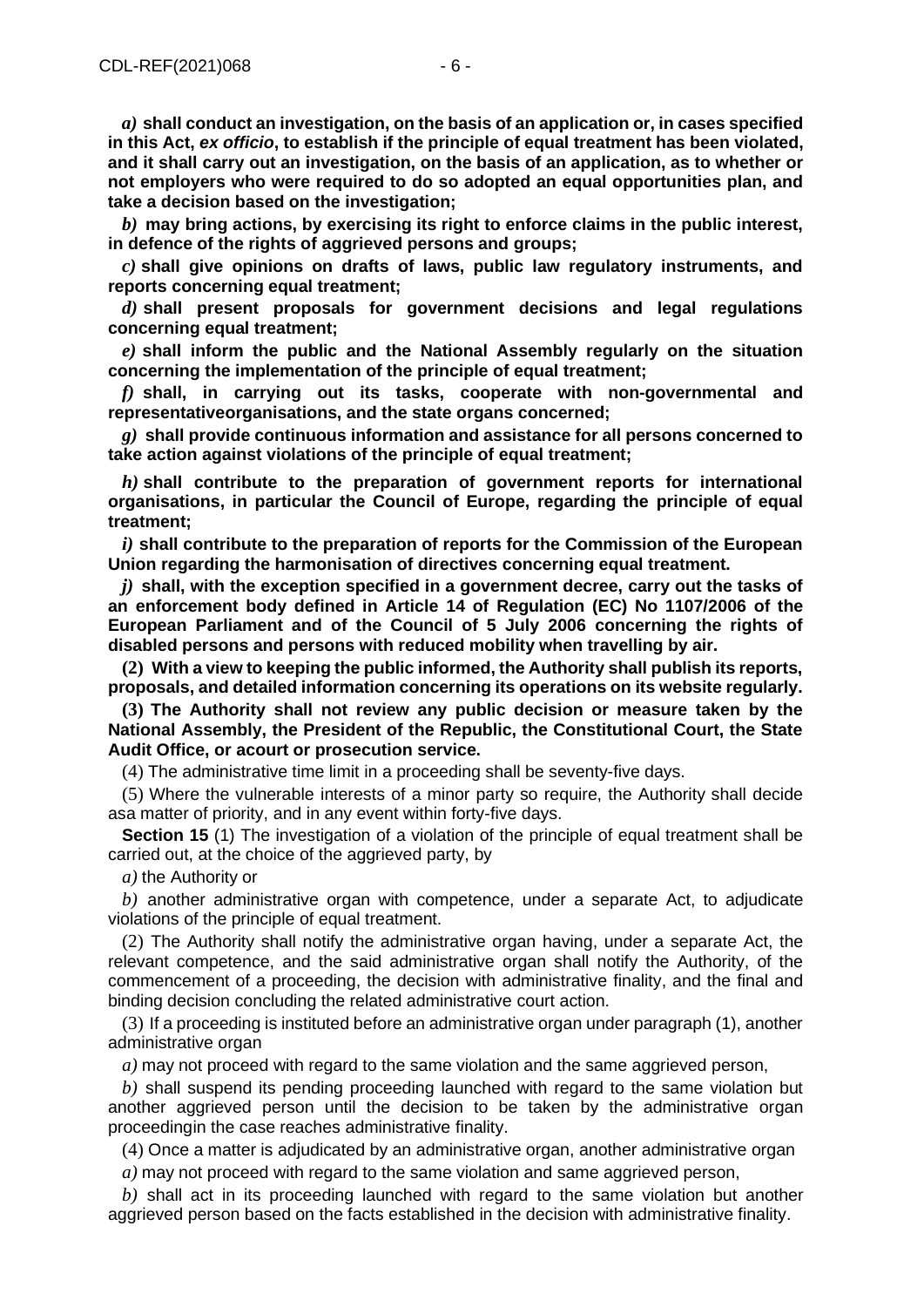(5) The Authority shall proceed also *ex officio* concerning violations of the principle of equal treatment by any of the organs mentioned in section 4 *a)* to *d)*, provided that no proceeding is pending before another administrative organ concerning the same matter.

 $(6)(6)$ 

(7) If an expert is to be heard or consulted in the course of a proceeding, the Authority shall appoint, primarily, the administrative organ with material and territorial competence before which the aggrieved person could have instituted the proceeding under paragraph (1) *b)*.

**Section 15/A** (1) The evidentiary rules laid down in section 19 shall apply to proceedings instituted on the basis of a violation of the principle of equal treatment.

(2) In the course of investigating a violation of the principle of equal treatment, the Authority shall hear the applicant and the person who reported the violation of the principle ofequal treatment in the absence of the investigated person, if so requested.

(3) The Authority may carry out situation testing to verify compliance with the principle of equal treatment; in the course of such testing, it puts persons who differ in a characteristic specified in section 8, but are otherwise similar, in identical positions with regard to the conduct, measure, criterion, omission, instruction, or practice (hereinafter jointly "practice") of the investigated person, and examines the practice of the investigated person from the perspective of compliance with the principle of equal treatment.

(4) The findings of such tests may be used as evidence in proceedings launched on the basis of a violation of the principle of equal treatment.

(5) In the course of the examination referred to in paragraph (3), the Authority may also use agents under an agency contract, for whom the Authority shall issue a letter of mandate indicating his name and specifying the type of test he may carry out with regard to an investigated person.

**Section 15/B** (1) If an aggrieved party or a person authorised to enforce claims in the public interest commenced a proceeding in court on the basis of a violation of the principle of equal treatment, the Authority or the other administrative organ specified in section 15 (1) *b)* shall suspend its proceeding until the matter is decided with final and binding effect, and it shall notify the court about its procedural decision on suspension.

(2) The court shall send its final and binding decision taken regarding the violation of the principle of equal treatment, or its order suspending its pending proceeding, to the Authority or the other administrative organ specified in section 15 (1) *b)*.

(3) In the course of its proceeding, after receiving the court decision, the Authority or the other administrative organ specified in section 15 (1) *b)* shall act, with regard to the same violation, based on the facts established in the decision.

(4) After the court decision becomes final and binding, regarding the violation of the principle of equal treatment,

*a)* no proceeding may be instituted before an administrative organ with regard to the same violation and same aggrieved person,

*b)* the Authority or the other administrative organ specified in section 15 (1) *b)* shall act, with regard to the same violation but another aggrieved person, based on the facts established in the decision of the court.

#### **Section 16** (1)

(2) For visually impaired parties, at their request, the minutes of hearings and the decisions closing the proceeding shall also be produced with Braille lettering.

(3) In a proceeding instituted upon application, the procedural costs shall be advanced bythe Authority and, with regard to the costs relating to his participating in the proceeding, the investigated person.

(4) If an application is dismissed, the aggrieved party shall only bear the procedural costs if the Authority establishes that he acted in bad faith.

(4a) If the parties reach a settlement before the Authority and the settlement is approved by the Authority, the procedural costs shall be borne by the Authority, with the exception of the costs of any person representing the party and any costs caused by the unlawful conduct of a participant in the proceeding.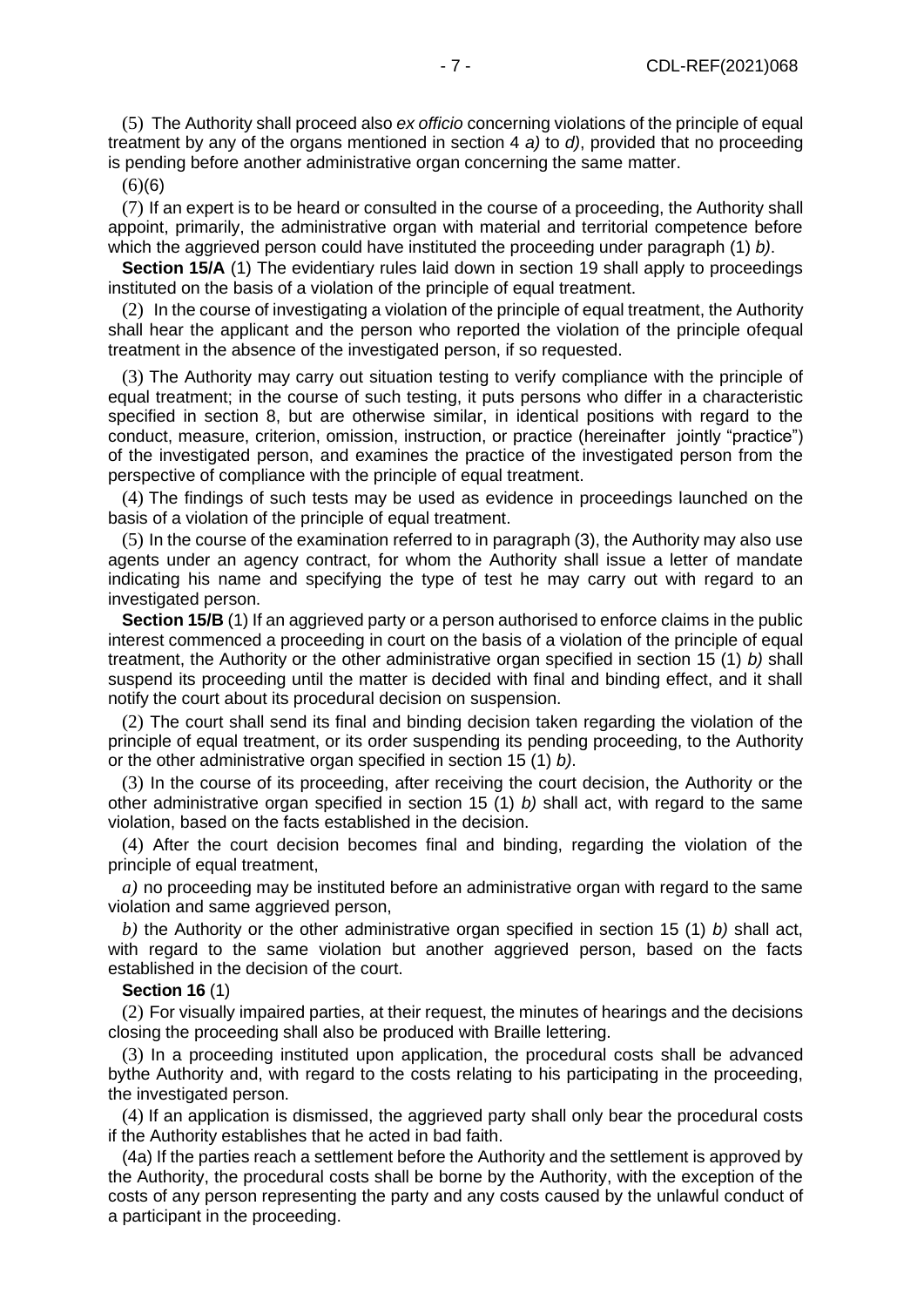(5) If, in the course of the proceedings, a person who does not have a home address, place ofresidence, or contact address at the seat of the Authority needs to be heard, he shall be summoned by the Authority to the seat of the mayor's office of the local government where that person lives or customarily resides. The Authority shall hear the summoned person at the venue indicated in the summons. If a person who does not have a home address, place of residence, or contact address resides customarily in the capital, he shall be summoned to or heard at the seat of the Authority.

(6) If, in the course of the proceedings, the Authority holds a hearing, the persons to be heard shall be summoned to the seat of the mayor's office of the local government or, in the capital, the district local government where the applicant has his home address or seat, unless the circumstances do not permit the hearing to be held at that mayor's office. In such a case, the hearing shall be held at the seat of the mayor's office of the local government or, in the capital, the district local government which the Authority considers to be most easily accessible from the applicant's home address and which is capable of providing the conditionsnecessary for the hearing.

(7) The hearings of the Authority shall be public. The Authority may, by means of a procedural decision, ban the public from the entire hearing or any part thereof if doing so is indispensable for the protection of classified data, trade secrets, or other secrets specified in a separate Act.

(8) The Authority may also ban the public to protect public morality, or at the request of the party, if doing so is justified by the protection of the party's personality rights.

(9) If the investigated person is, pursuant to paragraphs (5) and (6),

*a)*

*b)* a local government of a settlement, a district local government in the capital, or an association of local governments involving the local government concerned,

*c)* a budgetary organ maintained by an organ mentioned in point *a)*,

*d)* a non-governmental organisation established or supported by an organ mentioned in point *a)*, or

*d)* a company operating with the involvement of an organ mentioned in point *a)* or *b)*,

the persons shall be summoned to the seat of the mayor's office of the local government which is most easily accessible from their home address and is not involved in the proceeding, or, in the capital, to the seat of the Authority.

(10) If applying the provisions laid down in paragraphs (5), (6), and (9) would be disproportionately difficult or cause unjustified delay in the proceeding, the Authority may also summon the person to be heard to the seat of the Authority, while reimbursing him for the costs of appearance.

(11) to (12)

(13) The Authority shall attempt to facilitate a settlement before making a decision.

(14) After opening the hearing, the Authority shall succinctly present the documents produced before the hearing in the course of establishing the facts of the case that the parties present may inspect pursuant to this Act or separate laws.

(15) After the position of the applicant is presented, the investigated person shall present hisposition regarding the matter.

(16) During the hearing, the Authority shall invite the parties to make statements, if doing so is necessary to establish the facts of the case, and shall carry out an evidentiary procedure.

(17) Before closing the hearing, the Authority shall warn the parties about the closing of the hearing, and it shall ask them if they wish to make any further statements.

#### *Legal consequences for violations of the principle of equal treatment*

**Section 17** An authority proceeding may be instituted to investigate the observance of the principle of equal treatment within one year after the violation became known if three years have not passed since the violation took place.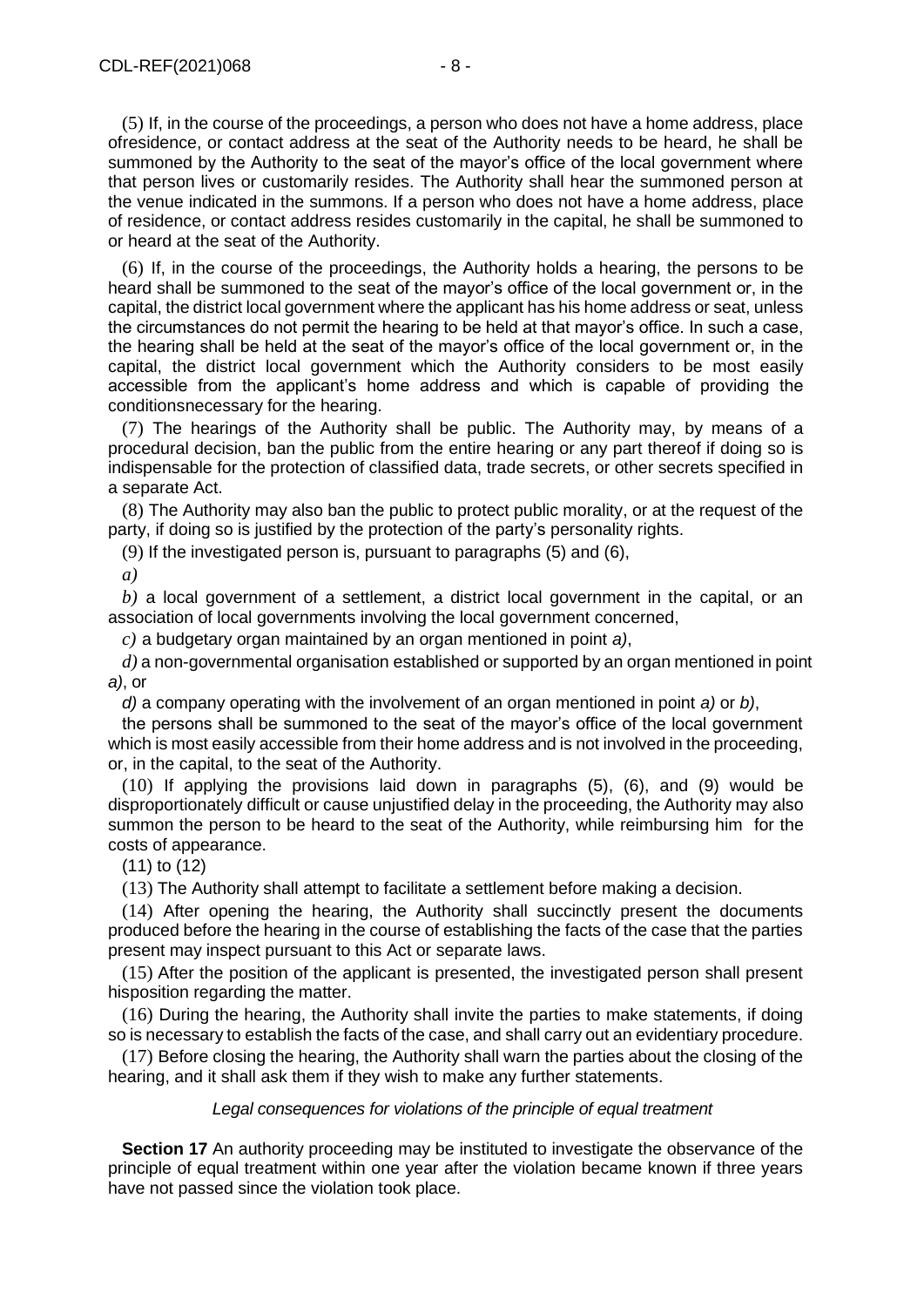**Section 17/A** (1) If the Authority establishes the violation of the principle of equal treatment, it

*a)* may order the unlawful situation to be ended,

*b)* may prohibit the unlawful conduct for the future,

*c)* may order its decision with administrative finality to be published as data accessible on public interest grounds in a de-identified manner apart from any accessible data of the infringer,

*d)* may impose a fine,

*e)* may apply a legal consequence specified in a separate Act.

## **(1a) A fine under paragraph (1)** *d)* **shall constitute a revenue of the central budget.**

(2) For the purposes of paragraph (1) *c)*, data accessible on public interest grounds means the natural identification data and home address of a natural person infringer, and the name and seat of an infringer that is a legal person or an organisation without legal personality.

(3) The legal consequences specified in paragraph (1) shall be determined with regard to all circumstances of the case, in particular the group of aggrieved persons, the reversibility of the harm caused by the violation, the duration of the unlawful situation, the repetition or frequency of the unlawful conduct, the economic significance of the infringer, and the supportive and cooperative behaviour of the infringer as regards the proceeding.

(4) The legal consequences specified in paragraph (1) may also be applied jointly.

(5) The amount of the fine shall range from fifty thousand to six million forints.

(6) If the Authority establishes that an employer who was required to adopt an equal opportunities plan failed to do so, it shall invite the employer to rectify the omission, and it may apply the legal consequences specified in paragraph (1) *c)* to *e)* while applying paragraphs (3) to (4) accordingly.

(7) A proceeding for determining the amount of a fine to be imposed for the violation of a provision implementing the principle of equal treatment may be launched within three months after the Authority becomes aware of the violation, and in any event within one year after the violation has taken place. If the violating conduct or situation is continuous, the time limit shall be calculated from the termination thereof.

# **Section 17/B** (1)

(2) A decision taken by the Authority in a pending proceeding relating to a violation of the principle of equal treatment may not be amended or annulled by exercising supervisory powers.

(3)

**Section 17/C** (1) With a view to facilitating the use of data concerning compliance with the principle of equal treatment in the proceedings of other organs, the Authority shall keep an official register containing the data of employers who violated the principle of equal treatment as established by the Authority in an enforceable decision with administrative finality or, if the decision was subject to an administrative court action, by a court in a final and binding decision.

(2) The register referred to in paragraph (1) shall contain the following:

*a)* the name, seat, and tax number of the employer, or, if the employer is a natural person without a tax number, the name, home address, and tax identifier of the employer,

*b)* the date and number of the decision establishing the violation, and the dates when the decision reached administrative finality and became enforceable,

*c)* a description of the violation,

*d)* the legal consequence applied, its extent, and reference to the legal provision serving as basis for the legal consequence,

(3) if the decision was subject to an administrative court action, the date and number of the final and binding, and enforceable court decision, the date when it became final and binding, and if the court's decision annulled the challenged administrative decision, or annulled it while ordering a new proceeding, or dismissed the action.Data in the official register shall be processed by the Authority in its own information system. All data mentioned in paragraph (2)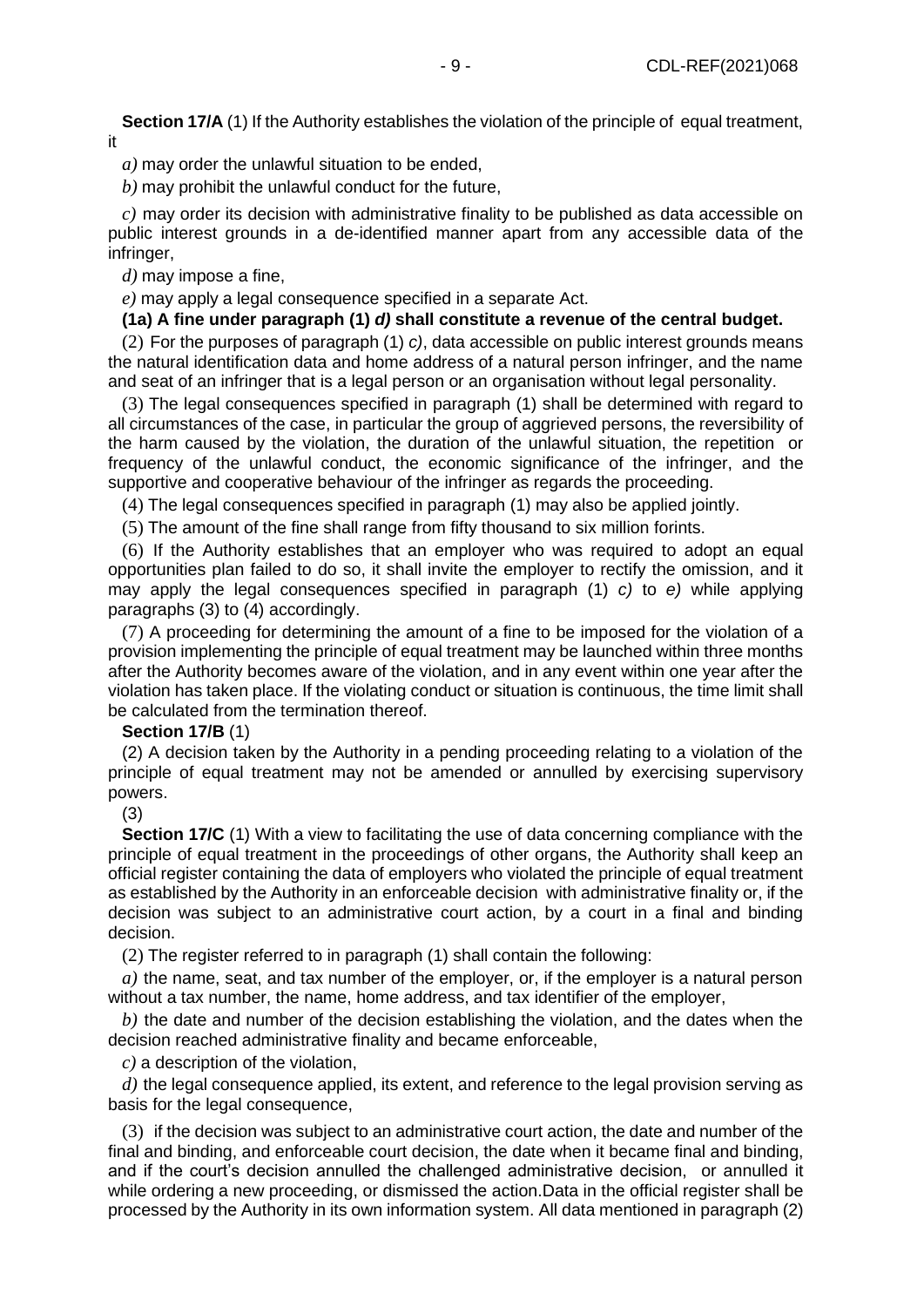shall be entered by the Authority in the information database on the day when the decision establishing the violation reaches administrative finality and becomes enforceable or, if the administrative decision was subject to an administrative court action, on the next working day after the decision of the court becomes known.

(4) Data recorded in the register, or made available to the public on the website based on theregister, shall be erased by the Authority two years after the underlying decision becomes final and binding or the underlying decision reaches administrative finality and becomes enforceable.

**Section 17/D§** (1) Subject to the derogation set out in paragraph (3), the Authority shall, from the register kept by it, make available to the public the data mentioned in section 17/C (2) *a)* to *d)* concerning employers who were subject to fine, imposed by an enforceable administrative decision with administrative finality or, if that decision was subject to an administrative court action, by the court decision, within two years for the repeated commission of an identical violation, as well as the data mentioned in section 17/C (2) *e)* if the administrative decision was subject to an administrative court action and the court dismissed the action or amended the administrative decision, by publishing them on its website as soon as the repeated commission of a violation identical to the previous one within two years is established in an enforceable administrative decision with administrative finality, in accordance with the law.

(2) For the purposes of paragraph (1) and with regard to employers having more than one establishment, repeated commission of an identical violation shall be construed to refer to an identical violation established, at the same establishment, within a period of two years in an enforceable decision with administrative finality.

(3) If the Authority becomes aware of an administrative court action brought against its decision,

*a)* it shall publish the data mentioned in paragraphs (1) and (2) with due regard to the final and binding, and enforceable court decision,

*b)* it shall arrange for the erasure of the data made available to the public on its website, inso far as the data mentioned in paragraphs (1) and (2) have already been made available.

(4) The registration and publication obligation of the Authority shall not be affected by the performance of any obligation, provided for by an administrative decision with administrative finality or by an administrative decision subject to a final and binding court decision, by the employer concerned within the time limit or on the due date set.

#### *Special rules on data processing*

## **Section 17/E** (1)

(2) The investigated person shall, upon request, make available all documents and data stored on an electronic data-storage medium relating to the case, and he shall ensure that all facts, circumstances, and other conditions be accessible as necessary to investigate any violation of the principle of equal treatment. The investigated person may not be required to produce any record or summary he is not required by law to keep, provided that disproportionate effort would be required to produce such a record or summary.

(3) The Authority may not require the making available of sensitive data under paragraph (2), unless the processing of such data is indispensable for the proceeding and the absence of such data would frustrate the proceeding.

(4) In an administrative authority proceeding, the Authority may impound or seize records or databases containing personal data.

## *Representation*

**Section 18** (1) In proceedings instituted for violation of the principle of equal treatment and in particular in actions for the enforcement of personality rights, labour law actions, or actions concerning public service relationships, a non-governmental and representative organisation or the Authority may act as representative on the basis of an authorisation granted by the aggrieved party, unless otherwise provided in an Act. A non-governmental and representative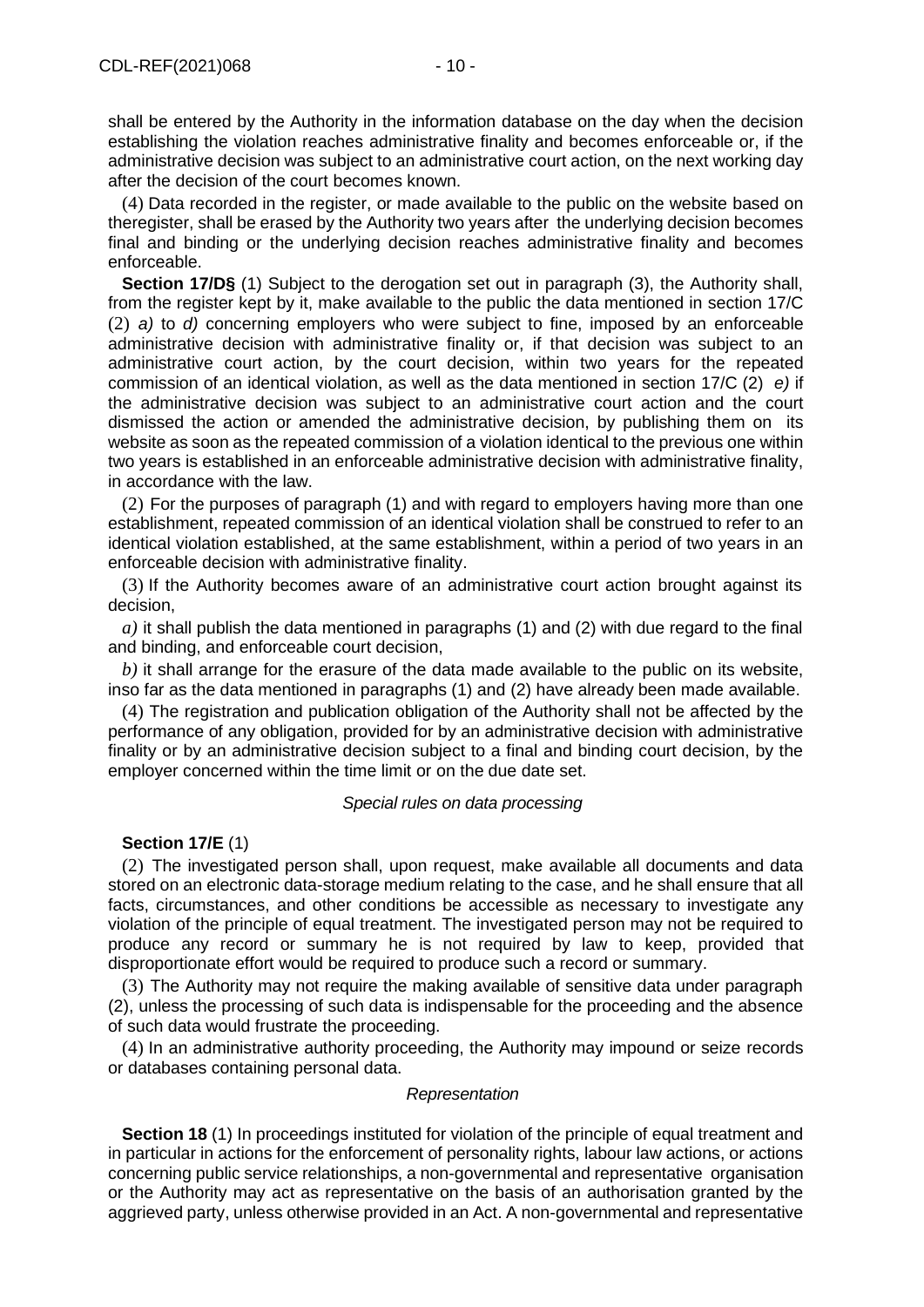organisation shall provide proof of its right to represent by submitting, as an original document or in a certified copy, its articles of association or deed of foundation and an authorisation granted by the represented party in writing, provided that the organisation may be required to provide such proof pursuant to the Act on the general rules on electronic administration and trust services.

(2) In an authority proceeding instituted for the violation of the principle of equal treatment, an organisation referred to in paragraph (1) shall be entitled to parties' rights.

**(3) If a violation of the principle of equal treatment, or the direct threat of it, was based on a characteristic specified in section 8 that constitutes an essential trait of an individual's personality, and the violation or the direct threat of it affects a larger but undefinable group of persons, an organisation referred to in paragraph (1) may institute a proceeding before the Authority.**

## *Evidentiary rules*

**Section 19** (1) In a proceeding instituted for a violation of the principle of equal treatment, the aggrieved party or the person authorised to enforce claims in the public interest shall be required to demonstrate the likelihood that

*a)* the aggrieved person or group suffered a disadvantage or, when enforcing a claim in thepublic interest, there is a direct threat of such a disadvantage, and

b) the agarieved person or group bore, in fact or as presumed by the investigated person, acharacteristic specified in section 8 at the time of the violation.

(2) If the likelihood of the conditions specified in paragraph (1) is demonstrated, the other party shall be required to demonstrate that

*a)* the circumstances, the likelihood of which was demonstrated by the aggrieved party orthe person authorised to enforce public interest claims, did not exist, or

*b)* it either observed the principle of equal treatment or was not required to observe thatprinciple regarding the legal relationship concerned.

(3) The provisions laid down in paragraphs (1) to (2) shall not apply to criminal proceedings and infraction proceedings.

#### *Enforcement of claims in the public interest*

**Section 20 (1) For violation of the principle of equal treatment, an action for the enforcement of personality rights, a labour law action, or an action concerning public service relationships may be brought in court by**

*a)* **a prosecutor,**

*b)* **the Authority,**

*c)* **a non-governmental and representative organisation,**

**if a violation of the principle of equal treatment, or the direct threat of it was based on a characteristic specified in section 8 that constitutes an essential trait of an individual's personality, and the violation or the direct threat of it affects a larger but undefinable group ofpersons.**

(2) The Authority shall erase without delay all personal and sensitive data the processing ofwhich is not indispensable for exercising its competence referred to in paragraph (1).

## Chapter III

## *IMPLEMENTATION OF THE PRINCIPLE OF EQUAL TREATMENT ON INDIVIDUAL FIELDS*

#### *Occupational requirements*

**Section 21** Violation of the principle of equal treatment shall be taken to occur in particular where an employer discriminates, either directly or indirectly, against an employee, in particular in the course of determining or applying any of the following provisions: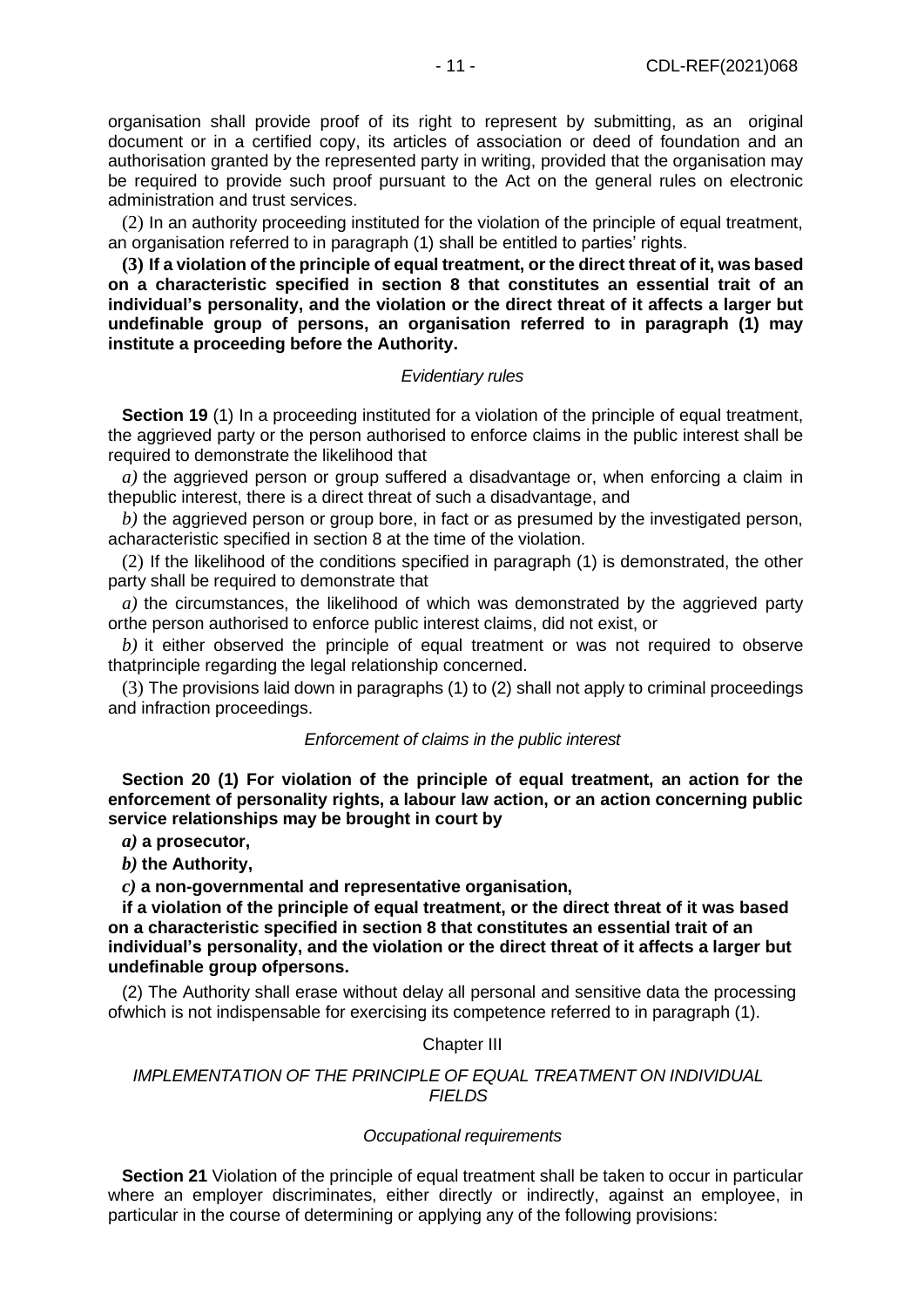*a)* access to employment, in particular by way of public job advertisements, recruitment for work, and hiring conditions;

*b)* a provision relating to a procedure preceding or supporting the establishment of anoccupational relationship or another employment-related relationship;

*c)* the establishment and termination of an occupational relationship or another employment-related relationship;

*d)* in relation to training prior to, or in the course of, work;

*e)* establishment of, and arrangements for, working conditions;

*f)* establishment of, and arrangements for, any benefit provided on the basis of an occupational relationship or other employment-related relationship, including, in particular the wage as defined in section 12 (2) of Act I of 2012 on the Labour Code;

*g)* in relation to membership of, and involvement in, employees' organisations;

*h)* in relation to a promotion scheme;

*i)* in the course of enforcing liability for damages and disciplinary liability; and

*j)* in relation to applying for, and using parental leave for the purpose of facilitating the reconciliation of parental and professional responsibilities of employees and increasing the time available for caring for children.

**Section 22** (1) It shall not constitute a violation of the principle of equal treatment if

*a)* with regard to hiring, a difference of treatment is justified by the nature of the work or working conditions, is based on a genuine and determining occupational requirement, and its objective is legitimate and proportionate,

*b)* a difference of treatment directly follows from the fundamental ethos of an organisation that is based on religion, other belief, or national or ethnic origin, and, by reason of the scope or nature of the given occupational activity, it is based on a justified, proportionate and genuine occupational requirement.

(2) For the purposes of section 21 *f)*, direct discrimination that is based on a characteristic specified in section 8 *a)* to *e)* shall constitute a violation of the principle of equal treatment under any and all circumstances.

**Section 23** An Act, a government decree issued on the basis of authorisation by an Act, or a collective agreement may, with respect to a defined group of employees, provide for an obligation for positive action in relation to the occupational relationship or other employmentrelated relationship.

## *Social security and healthcare*

**Section 24** In the context of social security, the principle of equal treatment shall be implemented in particular in relation to the application for, and provision of

*a)* benefits financed from a social security scheme, and

*b)* social or child protection benefits, both financial and in-kind as well as personal care services.

**Section 25** In the context of healthcare, the principle of equal treatment shall be implemented in particular in relation to the provision of healthcare services, including

*a)* participation in preventive programmes and screenings,

*b)* medical-preventive care,

*c)* the use of premises intended for the purpose of stay,

*d)* meeting food and other needs.

(2) On the basis of state of health, disability, or a characteristic specified in section 8, in accordance with the provisions of this Act, an Act or a government decree issued on the basis of authorisation by an Act may provide for additional services within the social and healthcare system for the benefit of certain groups of society.

#### *Housing*

**Section 26** (1) Violation of the principle of equal treatment shall be taken to occur in particular where, on the basis of a characteristic specified in section 8, certain persons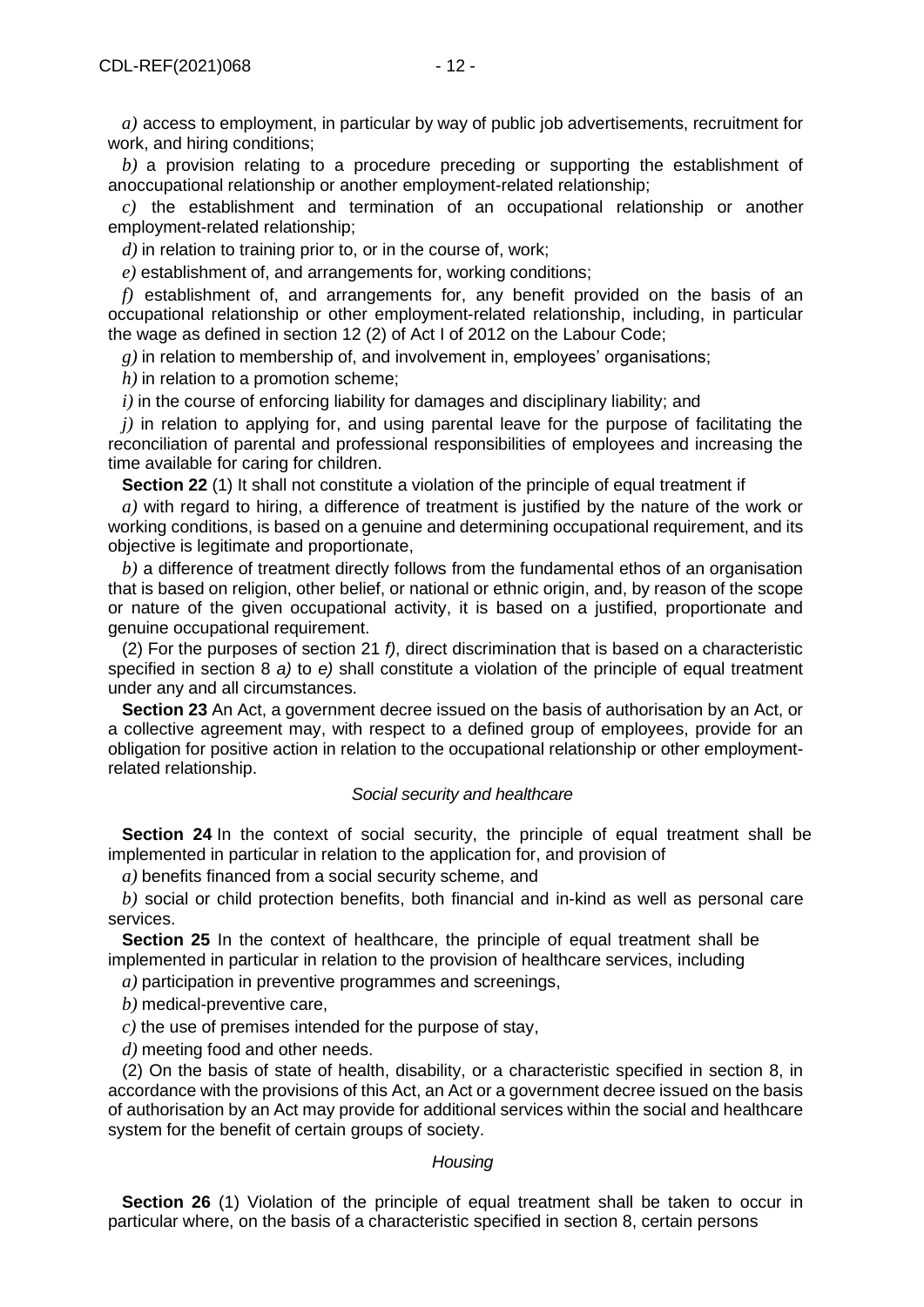*a)* are discriminated against, either directly or indirectly, regarding any support, benefit, or interest subsidy provided by the state or a local government for the purpose of facilitating housing,

*b)* are put at a disadvantage when determining the terms of selling or leasing apartments or construction plots owned by the state or a local government.

(2) A refusal to issue an occupancy permit or any other permit by a construction authority, or the application of any condition for issuing such a permit, may not be based, either directly or indirectly, on a characteristic specified in section 8.

(3) The conditions of access to housing may not be designed to separate certain groups, on the basis of a characteristic specified in section 8, in a settlement or part of a settlement in an artificial manner and not based on the voluntary decision of the group concerned.

#### *Education and training*

**Section 27** (1) The principle of equal treatment shall be applicable to all forms of upbringing, education, and training

*a)* which is conducted on the basis of requirements approved or required by the state, or

*b)* for the organisation of which the state

*ba)* provides direct normative budgetary subsidy, or

*bb)* provides indirect contribution, in particular by the remission or set-off of taxes, duties or other charges, or granting tax credit (hereinafter jointly "educational scheme").

(2) With regard to educational schemes, as defined in paragraph (1), the principle of equal treatment shall be implemented, in particular, in the course of

*a)* determining the conditions of joining an educational scheme, and assessing applicationsfor admission,

*b)* determining and enforcing the requirements of an educational scheme,

*c)* assessing performance,

*d)* providing and using services relating to an educational scheme,

*e)* accessing allowances relating to an educational scheme,

*f)* providing accommodation and boarding in dormitories,

*g)* issuing certificates, degrees, and diplomas in an educational scheme,

*h)* accessing career advisory services, and

*i)* terminating legal relationships for participating in an educational scheme.

(3) Violation of the principle of equal treatment shall be taken to occur in particular where a person or group

*a)* is segregated in an educational institution or a section, class, or group within an educational institution,

*b)* is restricted to an upbringing or an educational scheme, or an upbringing or educational system or institution is established or maintained, the quality of which does not reach the applicable professional requirements or does not meet professional regulations, and consequently, it does not provide a generally expected opportunity for teaching and learning required to pursue studies and pass state exams.

(4) Educational institutions shall be prohibited from accommodating study circles, pupil groups, or other organisations for pupils, students, or parents the purpose of which is to discredit, stigmatise, or exclude other persons or groups.

**Section 28** (1) It shall not constitute a violation of the principle of equal treatment if an educational scheme is available only to pupils belonging to the same sex, provided that participation in the educational scheme is voluntary, and participants in the educational scheme do not suffer any disadvantage because of their participation.

(2) It shall not constitute a violation of the principle of equal treatment if

*a)* in a public upbringing institution or vocational training institution, at the initiative and voluntary choice of the parents,

*b)* in an institute of higher education, based on the voluntary participation of students,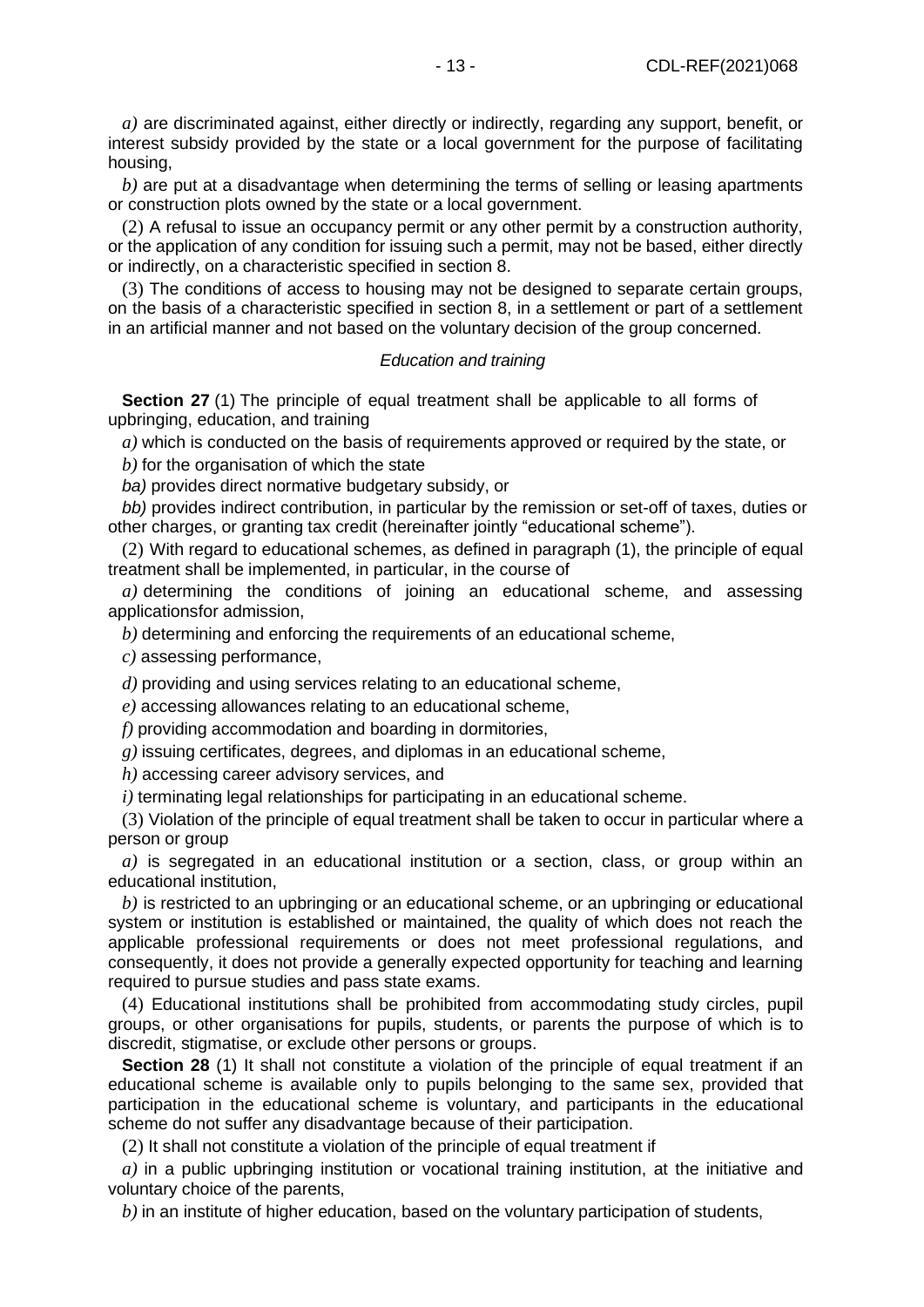an educational scheme is provided on the basis of religion or other belief, the purpose or curriculum of which justifies the formation of separate classes or groups; provided that participants in the educational scheme do not suffer any disadvantage because of this, and thatthe educational scheme meets all requirements approved, required, or supported by the state.

(2a) The provision of an educational scheme based on religion or other belief referred to in paragraph (2), may not result in segregation on the basis of a characteristic specified in section 8 *b)* to *e)*.

(2b) With regard to the provision of an educational scheme for a national minority, the principle of equal treatment shall be considered violated, unless the provision of the educational scheme meets, in addition to the requirements specified in paragraph (2), the following requirements:

*a)* the conditions for acquiring the competencies set out in the core curriculum are equal to the conditions generally applying to the educational scheme not provided specifically for a national minority, and

*b)* the educational scheme provided to a national minority meets the requirements specified in the Act on the rights of national minorities.

(3) For the purpose of preserving linguistic or cultural identity, a law may establish provisions deviating from those provided for in section 27 (2) *a)* with regard to public upbringing institutions, maintained by an ecclesiastical legal person, a religious association, or a national minority self-government, or with regard to institutes of higher education maintained by an ecclesiastical legal person, an organisation performing religious activities, or a national self-government of a national minority.

**Section 29** With respect to a defined group of persons participating in a formal or nonformal educational scheme, an Act or a government decree issued on the basis of authorisation by an Act may provide for an obligation for positive action in relation to the educational or training scheme.

#### *Access to and supply of goods and services*

**Section 30** (1) Violation of the principle of equal treatment shall be taken to occur in particular if on the basis of a characteristic specified in section 8 and in premises open for customers, such as catering, commercial, cultural, or entertainment facilities,

*a)* the access to and supply of goods and services is denied or not provided,

*b)* the quality of goods and services distributed or provided is different from the goods and services available at the given location.

*c)* any text or sign is displayed which serves as ground for a conclusion that a certain person or persons are excluded from the access to and supply of goods and services at the given location.

(2) Access to facilities established for members of a group bearing a characteristic specified in section 8 for the purpose of preserving traditions, and cultural and self-identity, which is open to members of a smaller community, may be restricted or subject to membership or special conditions.

(3) The restriction referred to in paragraph (2) shall be apparent from the name of the facility and the circumstances of using its services; it may not be implemented in a mannerthat is humiliating or defamatory with regard to persons who are not members of the given group, or might present an opportunity for the abuse of rights.

**Section 30/A** (1) With regard to insurance services and services based on the principles of insurance, not including group life, accident, and health insurances, differentiation on the basis of sex shall constitute a violation of the principle of equal treatment, unless otherwise provided in the Act regulating such services, if the proceedings of the service provider result in any direct or indirect differentiation on the basis of sex regarding the premium payable by or the services provided to individuals.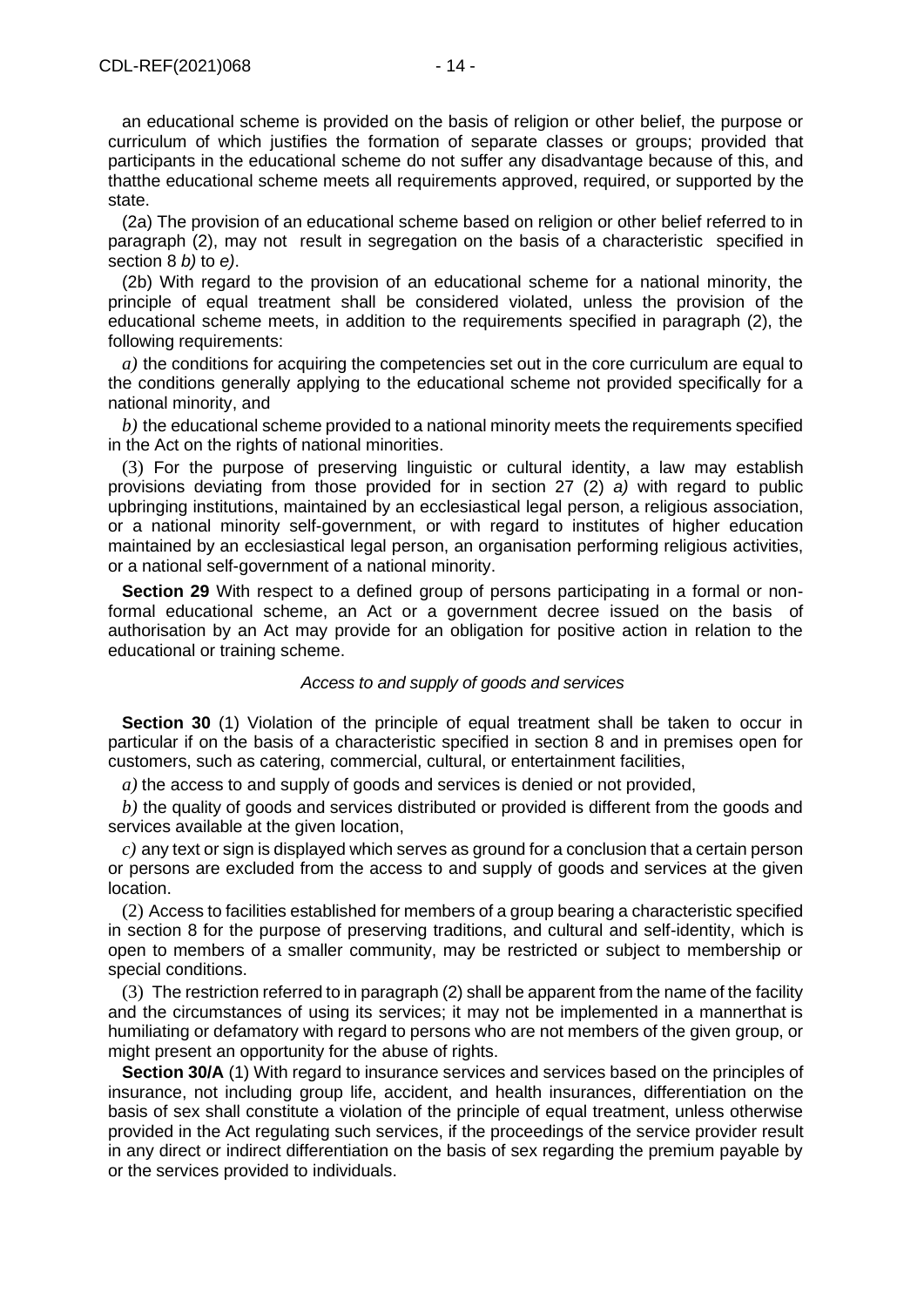(2) With regard to the services specified in paragraph (1), costs relating to pregnancy or motherhood may not result in any difference in the premium payable by or the services provided to individuals.

#### Chapter IV

#### *LOCAL EQUAL OPPORTUNITIES PROGRAMMES*

**Section 31** (1) The local government of a village, a town, or a district in the capital (hereinafter "the local government") shall adopt a five-year-long local equal opportunities programme every five years.

(2) As part of the local equal opportunities programme, an assessment shall be carried out ofthe educational, housing, employment, healthcare, and social situation of disadvantaged social groups, with special regard to women, persons living in extreme poverty, Roma, persons with disabilities, children, and old persons; an action plan drawn up on the basis of that assessment shall identify the measures needed to manage the complex problems pointed out in the assessment. The opinion of local national minority self-governments shall be taken into account in the course of carrying out the assessment and adopting the action plan. The local equal opportunities programme shall be prepared in accordance with the detailed rules determined by the minister responsible for social inclusion. In shaping the programme, consistency between the local equal opportunities programme and other development plans

and concepts to be prepared by the local government, as well as the anti-segregation objectives of the equal opportunities plans in public upbringing and in vocational training, and the integrated settlement development strategy shall be ensured.

(3) In preparing the local equal opportunities programme, special attention shall be paid to

*a)* measures facilitating the implementation of the principles of equal treatment, equal opportunities, and social inclusion,

*b)* the prevention of, and combat against, segregation in the field of education and training, and measures needed to ensure equal access,

*c)* measures needed to ensure equal access to public services and healthcare services,

*d)* measures aimed at reducing the disadvantage and improve the employment chances of disadvantaged persons in the labour market.

(4) The *pro rata* implementation of the local equal opportunities programme, and any change to the situation referred to in paragraph (2) shall be evaluated every two years; the local equal opportunities programme shall be reviewed on the basis of that evaluation as necessary, and the assessment and the action plan shall be updated according to the new situation.

(5) The local equal opportunities programme shall be prepared by public officials or public employees of the local government. Their training, as well as the preparation and revision of local equal opportunities programmes shall be assisted by equal opportunities mentors. Training shall be provided for public officials and public employees of local governments by an organ appointed by the Government in a decree.

(6) A local government may not receive any grant provided on the basis of individual decisions in response to applications from a subsector of the general government, European Union sources, or another scheme financed under an international agreement, unless it has an effective local equal opportunities programme pursuant to the provisions of this Act.

(7) An association of local governments with legal personality may not receive any grant provided on the basis of individual decisions in response to applications from a subsector of the general government, European Union sources, or another scheme financed under an international agreement, unless each local government belonging to the association has an effective local equal opportunities programme pursuant to the provisions of this Act.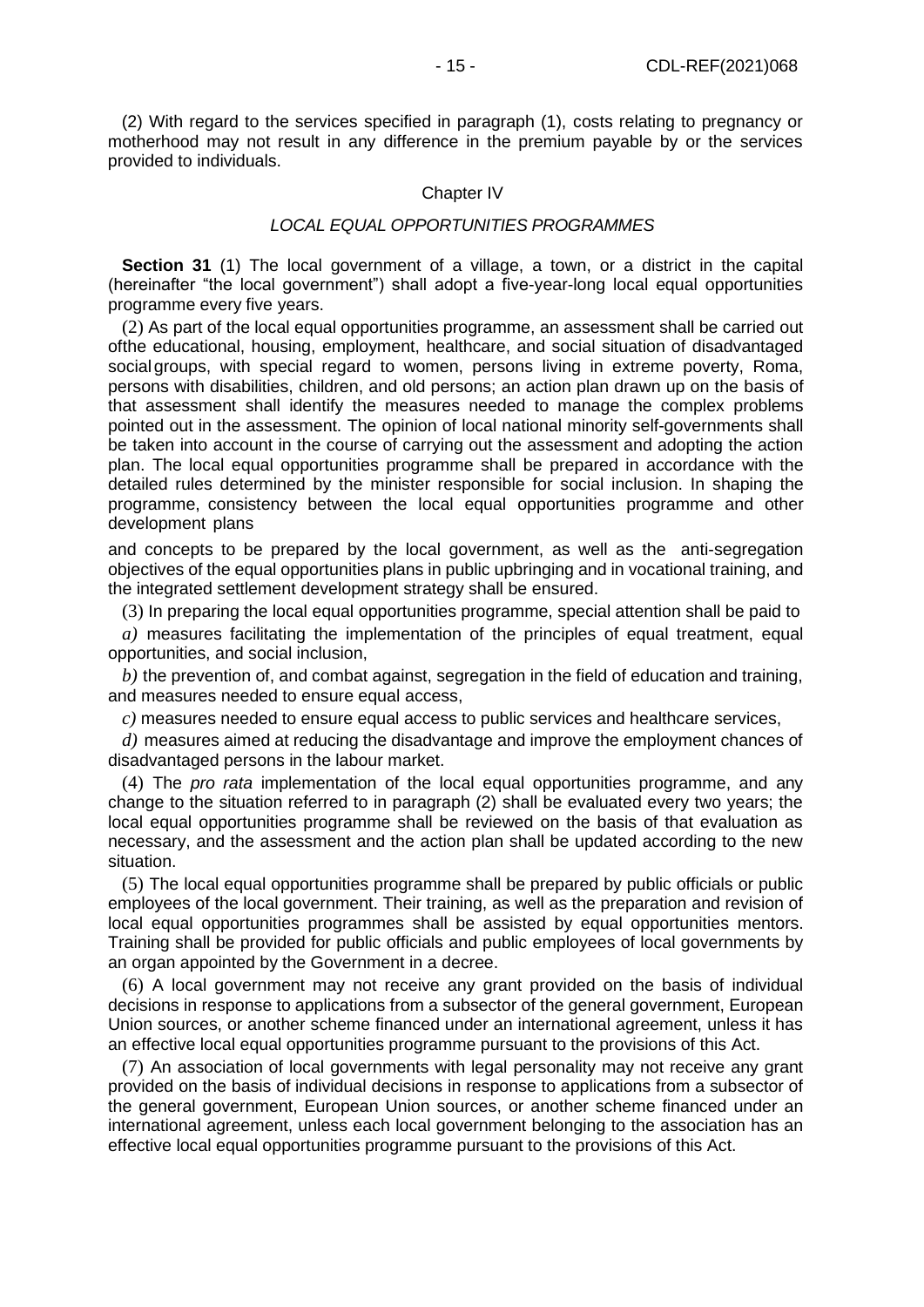(8) A person may act as an equal opportunities mentor if he

*a)* holds a higher education degree,

*b)* participated in a training specified by a separate law, and

*c)* has the professional experience specified by a separate law.

## Chapter V

## *PROVISIONS ON INDIVIDUAL AIDS*

**Section 32** (1) Under a social inclusion project co-financed by the European Union, a project promoter or consortium partner (hereinafter jointly "granting entity") may grant a maintenance aid for social inclusion (hereinafter "aid") to a person attending a training of at least 20 hours per week organised for disadvantaged persons defined in point 18 of Article 2of Commission Regulation (EC) No 800/2008 of 6 August 2008 declaring certain categories of aid compatible with the common market, provided that it facilitates his participation in the training programme and its provision is not inconsistent with Article 107 of the Treaty on the Functioning of the European Union or a directly applicable legal act of the European Union, ifthat person

*a)* does not receive any income compensation allowance at the time of enrolling to the training,

*b)* does not have an employment relationship, other than casual employment, and does not pursue any other gainful activity, and

*c)* does not participate in any other subsidised training or labour market programme during the period of the training.

(2) The granting entity shall enter into an adults training contract with the person attending the training regarding the granting of the aid, and it shall notify the state employment organ ofproviding the maintenance aid for social inclusion.

**Section 32/A** (1) If the training is provided in at least 40 hours per week, the aid amount shall be equal to the community employment wage applicable at the time of concluding the adults training contract; if the training period is shorter, the aid amount shall be calculated in proportion to the training time.

(2) A person attending a training shall be entitled to 80% of the amount determined under paragraph (1) during the training proportionally, and he shall be paid the remainder in one sum when he is awarded a certificate of completing the training.

(3) The aid shall be provided *ex-post* on a weekly or monthly basis, depending on the nature of the training, for the period of the training, including any practical training, of preparing for the final examination after the completion of the training, and the day of the first exam. No aid may be provided for the period of preparing for re-taking an exam if the candidate failed the final examination.

(4) No aid may be provided for a day when the person attending the training fails to participate in the training without providing a certificate for his absence. In such a situation, the amount of the aid provided shall be reduced by the aid amount to be paid for the day omitted.

(5) If the person attending the training fails to obtain a certificate of completing a given training module for a reason he is accountable for, the aid amount provided for the given training module shall be recovered.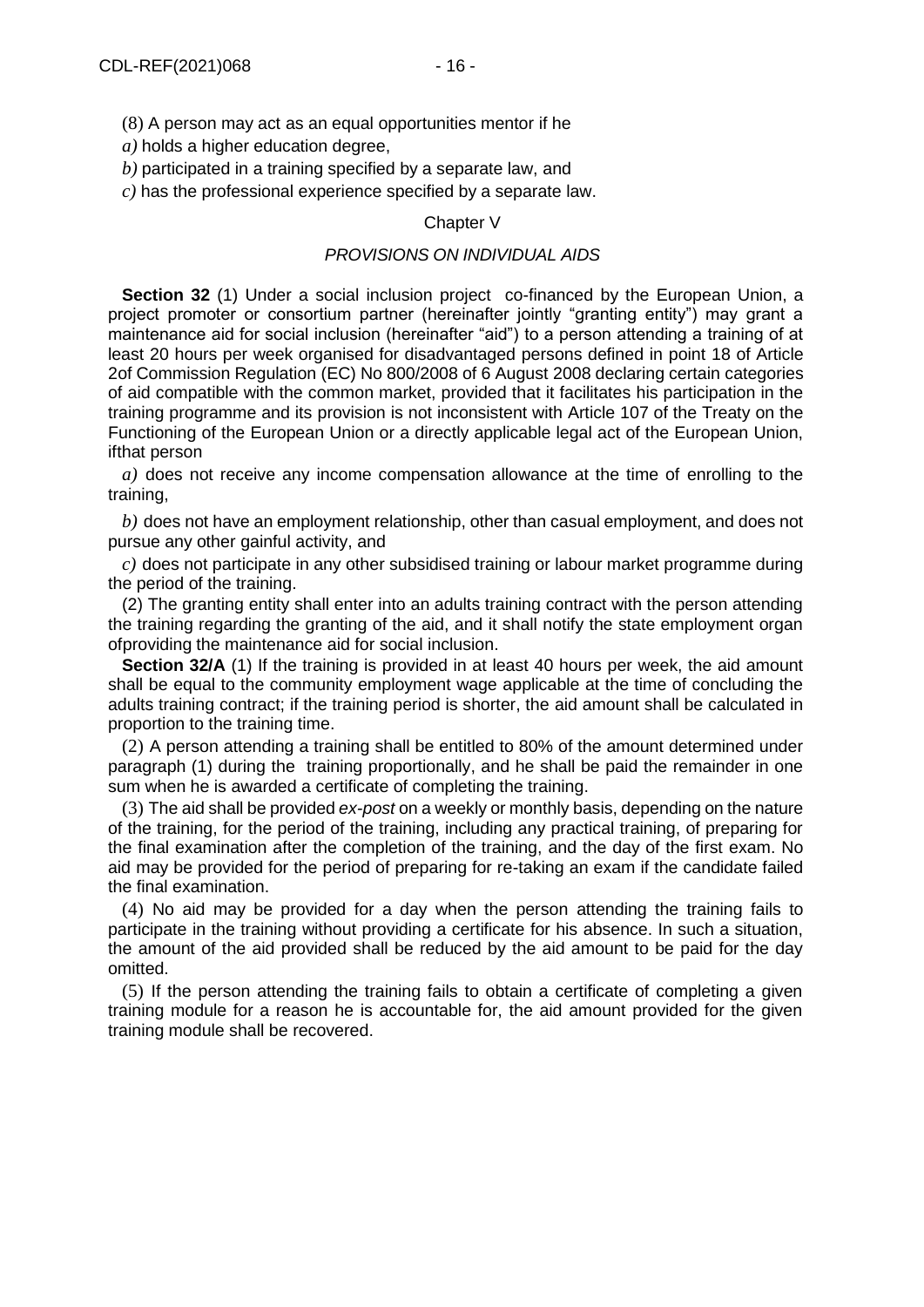Chapter V/A

**Section 33 Section 34 Section 35 Section 36 Section 37 Section 38 Section 39 Section 39/A Section 40 Section 41 Section 42 Section 43 Section 44 Section 45 Sections 46** to **62**

## **EQUAL TREATMENT AUTHORITY**

#### Legal status of the Authority

**Section 33** (1) The enforcement of the requirement for equal treatment shall be monitored by the Authority, which shall act with jurisdiction throughout the territory of the country.

(2) The Authority shall be an autonomous administrative body.

(3) The Authority is independent, subject only to the law, cannot be instructed in its tasks, performs its tasks separately from other bodies and without influence. The Authority's tasks may be laid down only by law.

(4) The Authority shall perform, with the exception provided for in a government decree, the tasks of the enforcement body as defined in Article 14 of Regulation (EC) No 1107/2006 of the European Parliament and of the Council of 5 July 2006 concerning the rights of disabled persons and persons with reduced mobility when travelling by air.

(5) The registered office of the Authority shall be Budapest.

#### Budget and administration of the Authority

**Section 34** (1) The Authority shall be a central budgetary body with the status of a governing body, with its own independent budget head within the budget chapter of the Országgyűlés (Hungarian Parliament).

(2) The principal amounts of expenditure and revenue of the Authority's budget for the year may be reduced only by the Országgyűlés, with the exception of the transitional measures taken to avert an elementary disaster or its consequences, as defined in the Act on Public Finances, which threatens the safety of life and property, and the action taken by the authority under its own or the governing body's authority.

(3) Fines imposed by the Authority shall constitute revenue of the central budget.

(4) The residual amount from the revenues of the previous year may be used by the Authority in the following years to perform its tasks.

#### President of the Authority

**Section 35** (1) The Authority shall be headed by a president. The President of the Authority shall be appointed by the President of the Republic on a proposal from the Prime Minister. To be eligible for appointment as President of the Authority, a person shall be a lawyer of Hungarian nationality, eligible for election as a Member of Parliament and with outstanding knowledge in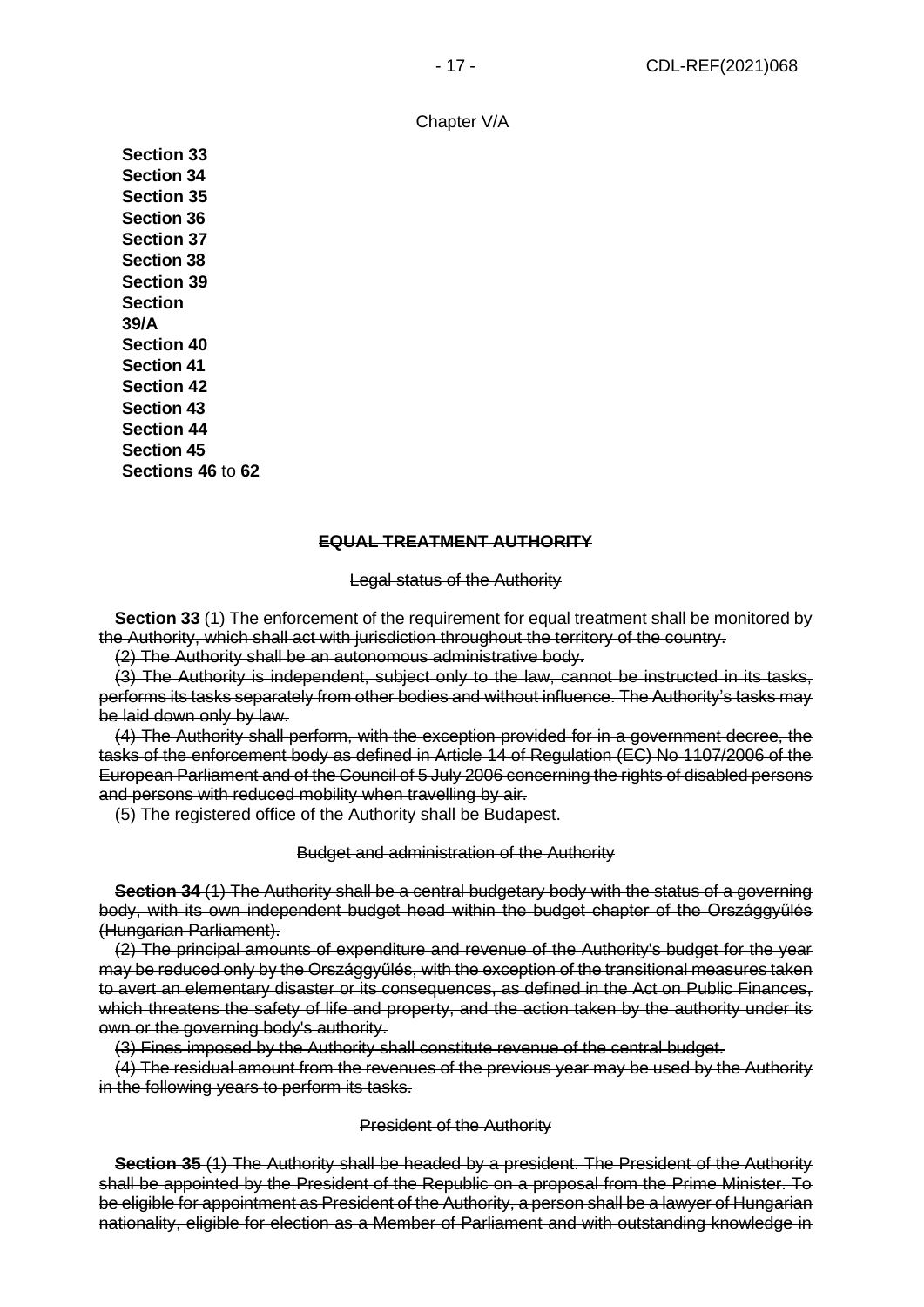the field of enforcing the requirement for equal treatment or the protection of human rights may be, and have a law degree and at least five years' professional experience in a position requiring a law degree or in public administration.

(2) Anyone who, in the four years preceding the date on which the proposed appointment was made, was a Member of Parliament, a national minority advocate, a Member of the European Parliament, President of the Republic, a member of the Government, a state secretary, a local councillor, a mayor, a deputy mayor, a lord mayor, a deputy lord mayor, president or vicepresident of a county council, a member of a minority self-government, or a party official or employee shall not be eligible to be appointed as President of the Authority.

(3) The President of the Republic shall appoint the President of the Authority for a term of nine years.

(4) After their appointment, the President of the Authority shall take an oath before the President of the Republic based on the content of the Act on the Oath and Vows of Certain Public Officials.

**Section 36** (1) The President of the Authority may not be a member of a party, may not engage in political activities, and their mandate is incompatible with any other state or selfgovernment office and mandate.

(2) The President of the Authority may not engage in any other gainful employment and may not accept remuneration for any activity other than scientific, educational, artistic, copyright, proofreading and editorial activities.

(3) The President of the Authority may not be a director of a company, a member of its supervisory board or a member of a company required to make personal contributions.

**Section 37** (1) The President of the Authority shall, within thirty days of their appointment and, thereafter, by 31 January each year and within thirty days of the termination of their term of office, make a declaration of assets, having the same content as the declaration of assets made by Members of Parliament.

(2) In the event of failure to make a declaration of assets, the President of the Authority shall not exercise their duties or receive remuneration until the declaration of assets has been submitted.

(3) A full public copy of the declaration of assets must be published on the website of the Authority without delay. The declaration of assets may only be removed from the website one year after the term of office of the President of the Authority has ended.

(4) Any person may initiate proceedings before the Prime Minister concerning the declaration of assets of the President of the Authority by making a statement of fact concerning the specific content of the declaration of assets, indicating specifically the contested part and content of the declaration of assets. If the initiative does not meet the requirements of this subsection, are manifestly unfounded or the resubmitted initiative does not contain any new statements of fact or information, the Prime Minister shall reject the initiative without starting any proceedings. The accuracy of the declaration of assets shall be verified by the Prime Minister.

(5) In the course of the procedure relating to the declaration of assets, the President of the Authority is required, at the request of the Prime Minister, to notify the Prime Minister immediately in writing of the information substantiating the assets, income and interests indicated in their declaration of assets. The Prime Minister shall inform the President of the Republic of the outcome of the verification by sending the relevant information. Only the Prime Minister and the President of the Republic may access this information.

(6) The supporting information submitted by the President of the Authority must be deleted on the thirtieth day after the procedure for submitting the declaration of assets closes.

**Section 38** (1) The President of the Authority shall be entitled to a salary corresponding to the upper limit of the salary of a secretary of state of public administration according to the Pay Scale in Annex 1, point I of Act CXXV of 2018 on Government Administration (hereinafter referred to as "Kit.").

(1a) The President of the Authority shall be entitled to ministerial allowances in addition to the salary provided for in Subsection 1.

(2)The President of the Authority shall be entitled to forty working days' leave per calendar year.

**Section 39** (1) The President of the Authority shall be deemed to be insured for the purposes of entitlement to social security benefits on the basis of being employed in a public service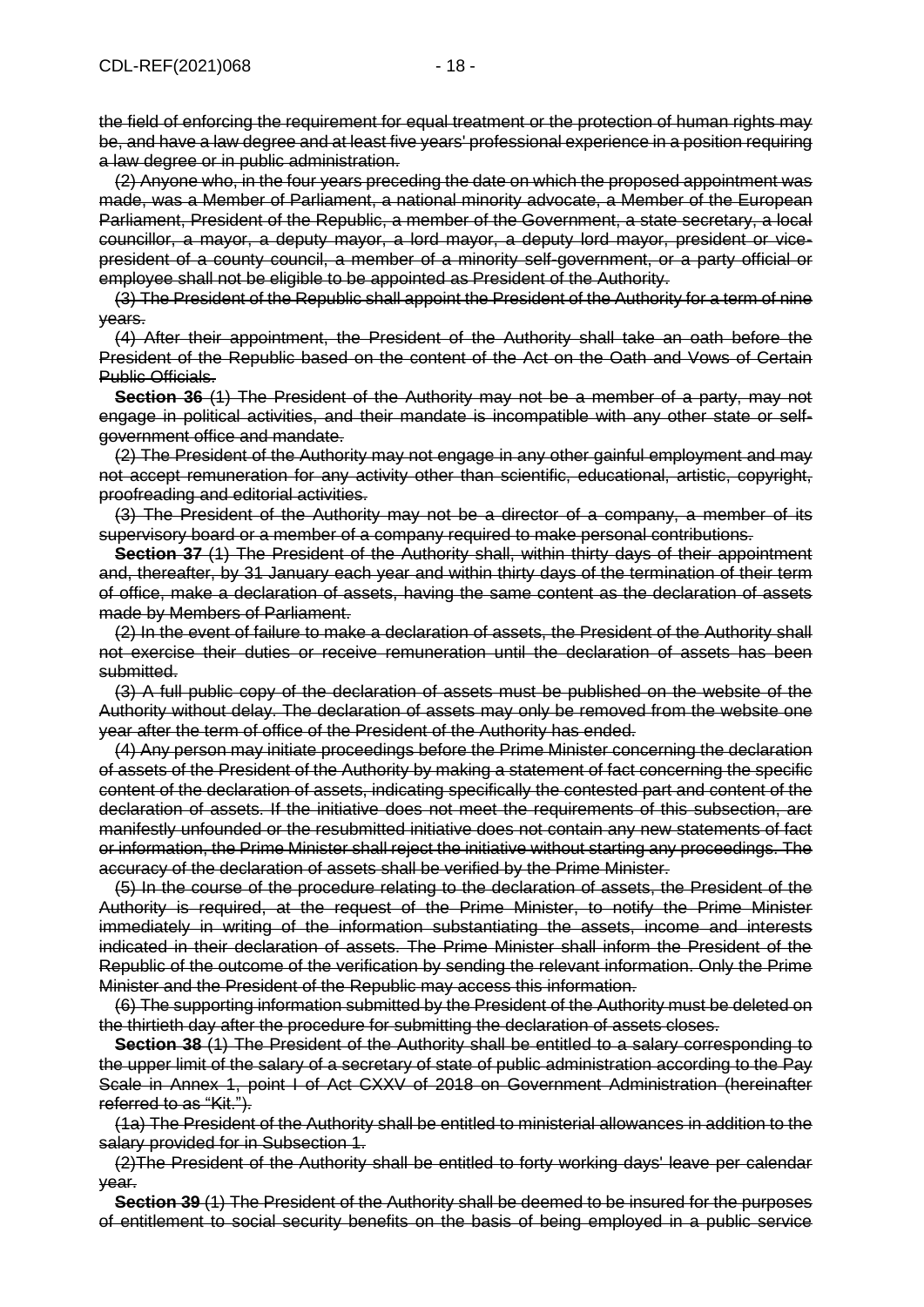position.

(2) The term of office of the President of the Authority shall be considered as time spent in a public service position with a public administration body.

**Section 39/A** The President of the Authority shall manage the administration of the Authority in accordance with the relevant legislation, shall represent it and exercise employer's rights with regard to the Vice-President and the civil servants employed by the Authority.

**Section 40** (1) The term of office of the President of the Authority shall end

a) upon expiry of the term of office;

b) with their resignation;

c) with their death;

d) where it is established that the conditions for their appointment are not met;

e) where it is established that there is a conflict of interest;

(f) with their dismissal;

(g) with their removal from office.

(2) The President of the Authority may resign at any time by submitting a written statement to this effect addressed to the President of the Republic via the Prime Minister. The term of office of the President of the Authority shall end on the date indicated in the resignation notice or, failing this, on the date on which notification of resignation was given. No statement of acceptance is required for the resignation to be valid.

(3) If the President of the Authority fails to remove their conflict of interest, pursuant to Section 36, within thirty days of their appointment or if a conflict of interest arises against them in the exercise of their office, the President of the Republic shall, on the proposal of the Prime Minister, decide within thirty days of receipt of the proposal on the matter of establishing a conflict of interest.

(4) The President of the Republic shall, at the request of the Prime Minister, dismiss the President of the Authority if the President of the Authority is unable to perform the duties arising from their mandate for a period of more than ninety days for reasons beyond their control.

(5) The President of the Republic shall, at the request of the Prime Minister, remove the President of the Authority from office if the President of the Authority fails to perform the duties arising from their mandate for a period of more than ninety days for reasons beyond their control, or intentionally misrepresents material facts or information in their declaration of assets.

(6) The President of the Republic shall, at the request of the Prime Minister, determine whether or not the conditions required for the appointment of the President of the Authority are met.

(7) In the event of termination of the term of office in accordance with Paragraphs a), b) and f) of Subsection (1), the President of the Authority shall be entitled to a severance allowance equivalent to three times their monthly salary at the time of termination.

(8) No countersignature shall be required for the decision of the President of the Republic, the power of which is conferred on the President of the Republic by Subsections (3) to (6) and Section 35.

## Vice-President of the Authority

**Section 41** (1) The President of the Authority shall be assisted by a vice-president appointed by them for an indefinite period. The President shall exercise employer's rights over the Vice-President of the Authority.

(2) To be eligible for appointment as Vice-President of the Authority, a person must be a lawyer of Hungarian nationality who is eligible for election to Parliament and has a higher education degree and outstanding knowledge in the field of enforcing the requirement for equal treatment or the protection of human rights.

(3) The conflicts of interest of the Vice-President of the Authority shall be governed by the provisions of Section 36.

(4) The Vice-President of the Authority shall exercise the powers and perform the duties of the President of the Authority in the event of the President of the Authority being prevented from doing so or the President's office being vacant.

**Section 42** The provisions of Section 37 shall apply to the Vice-President's obligation to make a declaration of assets and to the procedure relating to their declaration of assets, except that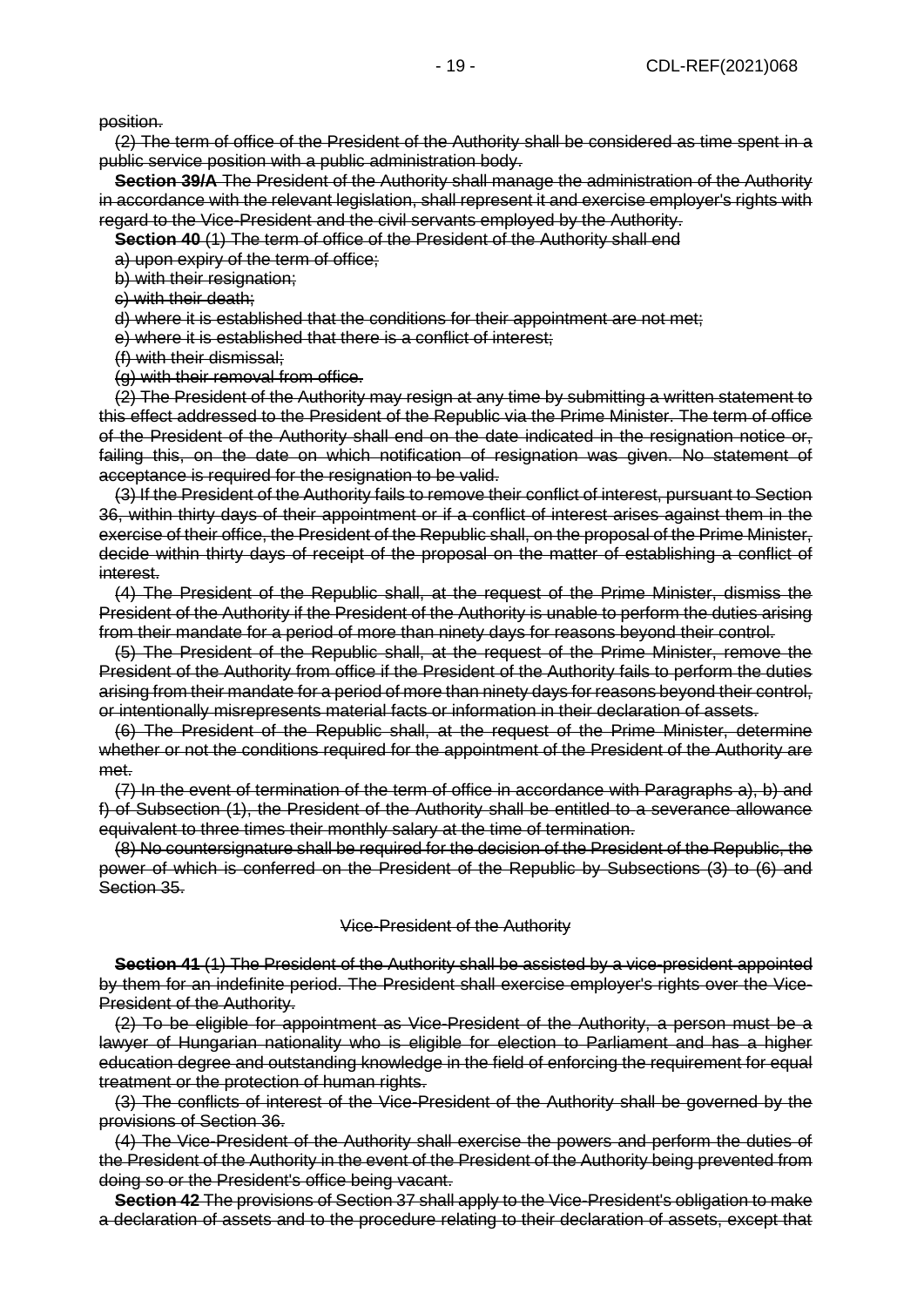in the procedure relating to their declaration of assets the President of the Authority shall act instead of the Prime Minister, and the President of the Republic need not be informed of the outcome of the verification.

**Section 43** (1) The Vice-President of the Authority shall be entitled to a salary corresponding to the upper limit of the salary of a deputy secretary of state according to the Pay Scale in Annex 1, point I of Kit.

(1a) The Vice-President of the Authority shall be entitled to allowances for a secretary of state in addition to the salary provided for in Subsection (1).

(2) The Vice-President of the Authority shall be entitled to forty working days' leave per calendar year.

(3) The Vice-President of the Authority shall be deemed to be insured for the purposes of entitlement to social security benefits on the basis of being employed in a public service position.

(4) The term of office of the Vice-President of the Authority shall be considered as time spent in a public service position with a public administration body.

**Section 44** (1) The term of office of the Vice-President of the Authority shall end

a) with their resignation;

b) with their death;

c) where it is established that the conditions for their appointment are not met;

d) where it is established that there is a conflict of interest;

e) with their dismissal;

f) with their removal from office.

(2) The Vice-President of the Authority may resign at any time by submitting a written statement to this effect addressed to the President of the Authority. The term of office of the Vice-President of the Authority shall end on the date indicated in the resignation notice or, failing this, on the date on which notification of resignation was given. No statement of acceptance is required for the resignation to be valid.

(3) If the Vice-President of the Authority fails to remove their conflict of interest, pursuant to Section 36, within thirty days of their appointment or if a conflict of interest arises against them in the exercise of their office, the President of the Authority shall decide on the matter of establishing a conflict of interest.

(4) The President of the Authority shall dismiss the Vice-President of the Authority if the Vice-President of the Authority is unable to perform the duties arising from their mandate for a period of more than ninety days for reasons beyond their control.

(5) The President of the Authority may dismiss the Vice-President of the Authority, whereupon the Vice-President of the Authority must be offered a civil servant post with the Authority.

(6) The President of the Authority shall remove the Vice-President of the Authority from office if the Vice-President of the Authority fails to perform the duties arising from their mandate for a period of more than ninety days for reasons beyond their control, or intentionally misrepresents material facts or information in their declaration of assets.

(7) The President of the Authority shall determine whether or not the conditions required for the appointment of the Vice-President of the Authority are met.

(8) In the event of termination of the term of office in accordance with Paragraphs a) and e) of Subsection (1), the Vice-President of the Authority shall be entitled to a severance allowance equivalent to three times their monthly salary at the time of termination.

#### Staff of the Authority

**Section 45** The President of the Authority shall exercise employer's rights over civil servants and employees of the Authority.

**Sections 46-62**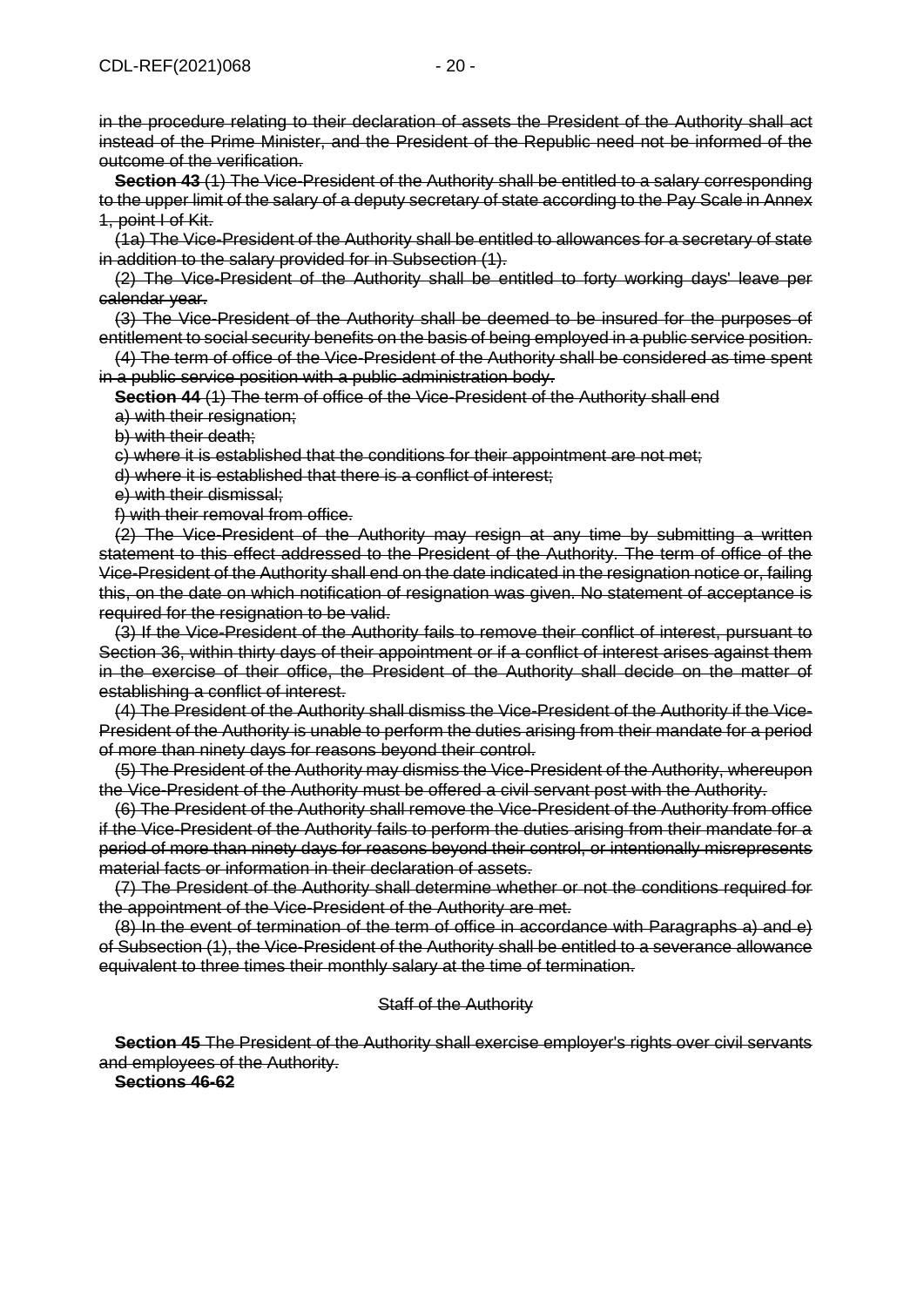## Chapter VI

## *FINAL PROVISIONS*

**Section 63** With the exceptions specified in paragraphs (2) to (3), this Act shall enter intoforce on the 30<sup>th</sup> day following its promulgation.

(2) Sections 13 to 17, the wording "or the Authority" in section 18 (1), and section 20 (1) *b)* of this Act shall enter into force on 1 January

2005.(3)

(4) Budgetary organs and legal persons under majority state-ownership employing morethan fifty persons shall adopt an equal opportunities plan.

(5)

**Section 63/A** The abbreviated designation of this Act, to be used in other laws, is Ebktv. **Section 64**

**Section 64/A** Section 31 (6) and (7) shall apply following 1 July 2013.

**Section 64/B** (1) The Government shall be authorised to determine in a decree the criteria and procedure for preparing the equal opportunities programme referred to in section 31 (1), the method of reviewing local equal opportunities programmes, and the detailed rules concerning the requirements applicable to stakeholders participating in the preparation of an equal opportunities programme.

(2) The Government shall be authorised to determine in a decree the rules applicable to the training of public officials and public employees involved in the preparation of the local equal opportunities programme of local governments, as well as the activities of equal opportunitiesmentors.

(3) The Government shall be authorised to designate in a decree the bodies providing training for persons involved in the preparation of local equal opportunities programmes.

(4) The minister responsible for social inclusion shall be authorised to determine in a decree the detailed rules concerning the preparation of local equal opportunities programmes.

 $(5)(5)$ 

**Section 64/C** (1) The provisions laid down in section 30/A (1) of this Act, as introduced by Act CLI of 2012 amending certain finance-related Acts, shall apply pursuant to section 447 of Act LXXXVIII of 2014 on the insurance business.

(2) The provisions of this Act as amended by section 47 of Act LXXXIV of 2013 amending certain Acts with regard to administrative authority procedures and publicly certified official registers, and amending other Acts shall apply to procedures commenced or repeated after the entry into force of those provisions.

**Section 65** This Act serves the purpose of compliance with the following Directives:

*a)* Council Directive 76/207/EEC of 9 February 1976 on the implementation of the principle of equal treatment for men and women as regards access to employment, vocational training and promotion, and working conditions, and Directive 2002/73 EC amending it,

*b)* Council Directive 79/7/EEC of 19 December 1978 on the progressive implementation of the principle of equal treatment for men and women in matters of social security,

*c)* Council Directive 86/378/EEC of 24 July 1986 on the implementation of the principle of equal treatment for men and women in occupational social security schemes,

*d)* Directive 2010/41/EU of the European Parliament and of the Council of 7 July 2010 on the application of the principle of equal treatment between men and women engaged in an activity in a self-employed capacity and repealing Council Directive 86/613/EEC,

*e)* Council Directive 97/80/EC of 15 December 1997 on the burden of proof in cases of discrimination based on sex**,**

*f)* Council Directive 2000/43/EC of 29 June 2000 implementing the principle of equal treatment between persons irrespective of racial or ethnic origin,

*g)* Council Directive 2000/78/EC of 27 November 2000 establishing a general framework for equal treatment in employment and occupation,

*h)* Council Directive 2004/113/EC of 13 December 2004 implementing the principle of equal